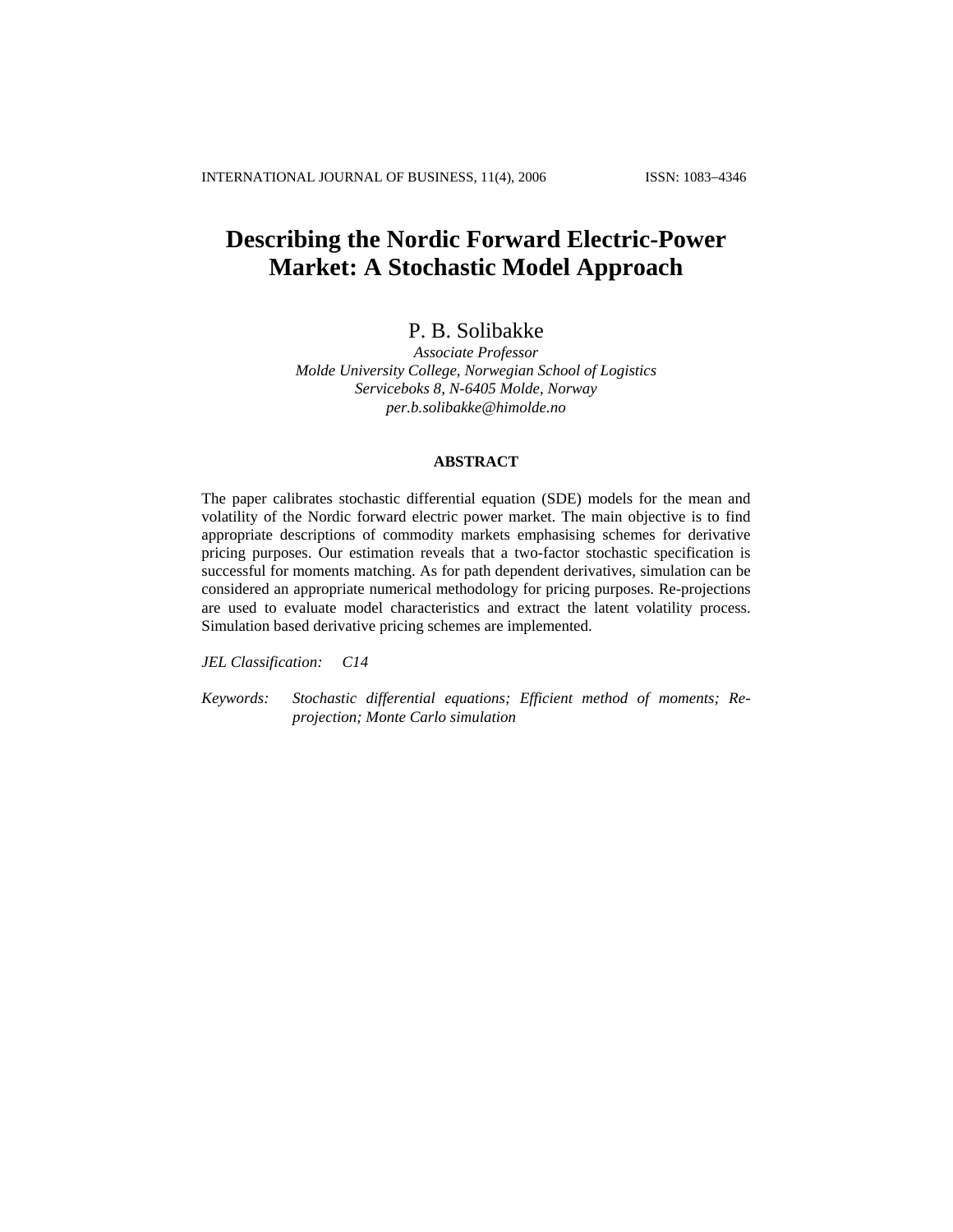#### **I. INTRODUCTION AND MOTIVATION**

This paper estimates and analyses the partially observable Nordic one-year forward electric-power data series. The objective is to see whether versions of stochastic differential equations (SDEs) can appropriately describe the characteristics of the Nordic electric-power market. If the methodology is appropriate the use of simulation may contribute significantly to a higher understanding of market behaviour. Moreover, the SDEs output might enhance derivative pricing methodologies in the forward market. The electric-power market deregulation in 1992 introduced a period for the Nordic electric-power market showing growth in liquidity (lower trading costs and lower bid-asks spreads) and the evolution of rather sophisticated derivative instruments. The Nordic electric-power market has shown European integration inducing prices closer to other European power markets<sup>1</sup>. Considering that the Nordic electric market is the most liquid in Europe, a successful model implementation might contribute strongly to market understanding and enhanced risk management activities. SDE markets implementations will indicate non-predictive market features and weakform market efficiency introducing these commodity markets to conventional funds and enhanced risk management activities. The foundation for a non-predictive and an efficient European electric-power market is important for political acceptance of market allocations and product pricings to both private and industrial end consumers. Moreover, for the market participants in general, a SDE implementation induces market price efficiency reflecting that all historical information is accounted for. Hence, the random walk induces no prediction power for the commodity market.

The theoretical motivation for the use of stochastic calculus and SDEs in estimation studies is that new (unpredictable) information is revealed continuously in an open market and decision-makers may face instantaneous changes in randomness. For example, the relevant "time interval"<sup>2</sup>  $\frac{3}{2}$  may be different on different trading days, due to volatility changes. Changing volatility may require changing the basic observation period. Although seen in equity markets, these features may become more important in electric power markets due to both higher number and a higher sensitivity of systematic market factors. As numerical methods used in pricing securities are costly, the pace of activity may make the analyst choose coarser or finer time intervals depending on the level of volatility. Such approximations can best be accomplished using random variables defined over continuous time (stochastic calculus). A technical advantage of stochastic calculus is that a complicated random variable can have a very simple structure in continuous time, once the attention is focused on infinitesimal intervals. If the time interval is "infinitesimal" then asset prices may safely be assumed to have two likely movements; up-tick or downtick<sup>4</sup>. Under some conditionals, such a binomial structure may be a good approximation to reality during an infinitesimal interval, but not necessarily in a large discrete time interval.

Several procedures have been proposed for fitting models based on stochastic calculus<sup>5</sup>. This paper employs Efficient Method of Moments (EMM) proposed by Bansal, Gallant, Hussey and Tauchen (1993, 1995) and developed in Gallant and Tauchen (1996) and shown used in Gallant, Hsieh and Tauchen (1997) to estimate and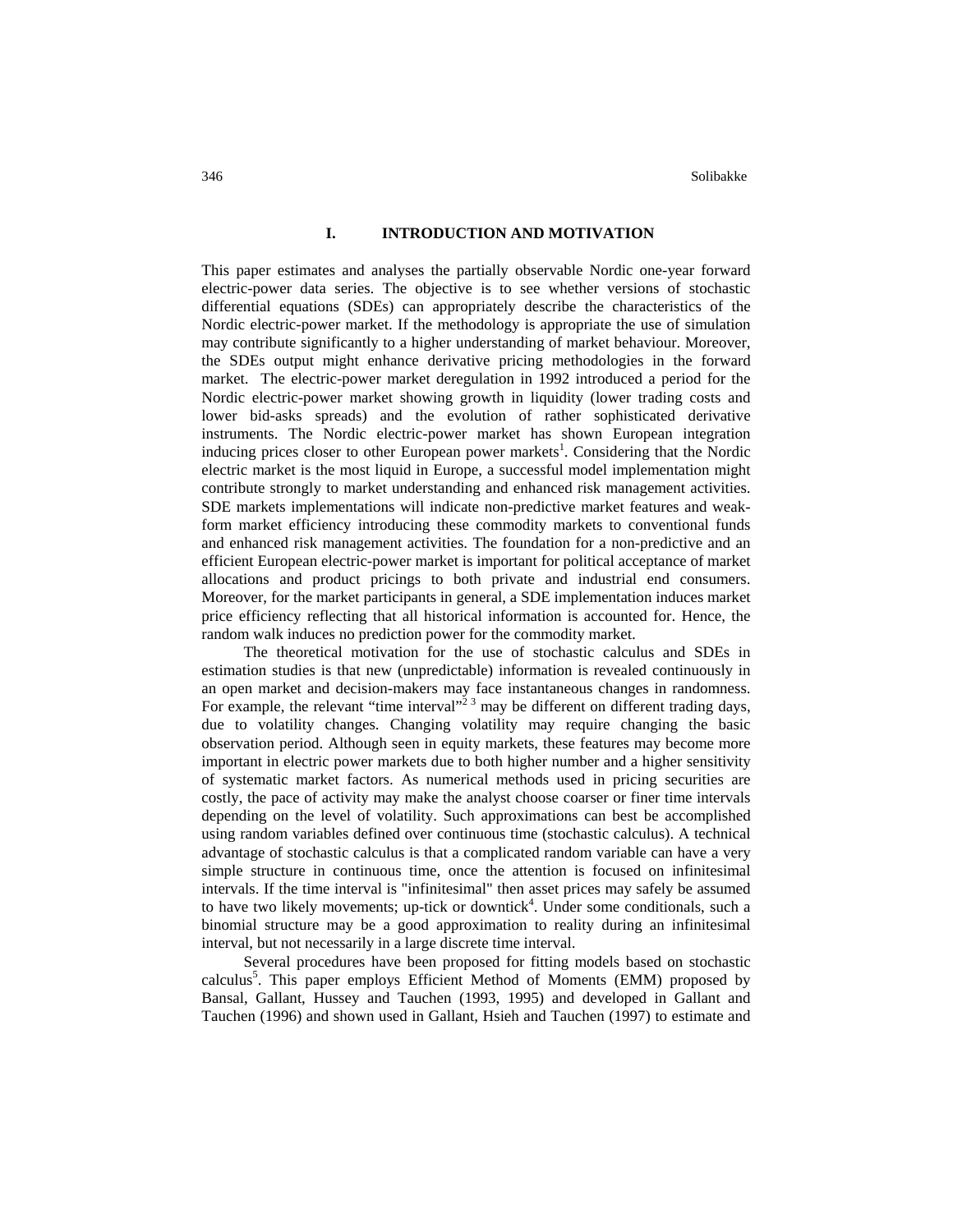test the stochastic differential equation (SDE) model. EMM is a (Monte-Carlo) simulation-based moment matching procedure with certain advantages. The moments that get matched are the scores of an auxiliary model called the score generator (SNP). Bayes Information Criterion<sup>6</sup> (BIC) values are used to approximate conditional densities from data series, applying serial correlation, volatility clustering, and hermite polynomial series expansions to model data features. The SNP model is fitted using conventional maximum likelihood together with a statistical objective model selection strategy (BIC). If this score generator approximates the distribution of the data well, estimates of the SDE parameters are as efficient as if maximum likelihood had been employed (Tauchen, 1996 and Gallant and Long, 1997)<sup>7</sup>. Importantly, failure to match the moments can be used to indicate features of series that the SDE model cannot accommodate (Tauchen, 1995). Hence, the EMM methodology may relatively easily obtain the preferred SDE specification suggesting improved model specifications relative to classical method of moments.

Due to recent theoretical achievements in finance, diffusion models have become more important for empirical time series applications. The EMM approach is only one of several alternative simulation strategies<sup>8</sup>. Despite recent progress, some of these alternatives are not for general purpose and are limited in their ability to deal with latent variables. State space methods for example, described in Durbin and Koopman (2001) covering non-gaussian observations, non-linearities and heavy-tailed densities, show adequate basis for many of the time series that are encountered in practice. The use of importance sampling and antithetic variables suggest strong efficiency improvements. However, unobservable and latent variables seem not to be adequately modelled in state space models. The EMM procedures have recently found several new applications<sup>9</sup> and accessibility and software for EMM implementations are available from several sources $^{10}$ .

The rest of the paper is organised as follows. Section II defines the dynamics of stochastic differential equations. Section III defines the series, describes the adjustment procedures, and expands sequentially the score generator (SNP). Section IV reports the score characteristics that are important for the SDE specification details and reports the parameters and significance of the stochastic differential equations (SDE) and reprojects volatility. Section V reports the empirical findings and predicts the unobservable volatility process. Section VI summarises and concludes.

## **II. THE DYNAMICS OF STOCHASTIC DIFFERENTIAL EQUATIONS**

## **A. Setup, Notation and Intuition**

Let  $y_t$  denote the first difference (logarithmic) over a short time interval of the price of a financial asset traded on an active speculative market. The notation for  $dy_t$  in a stochastic differential equation is  $dy_t = a(y_t,t)dt + \sigma(y_t,t)dW_t$ ,  $t \in [0, \infty)$ , justified as a symbolic way of writing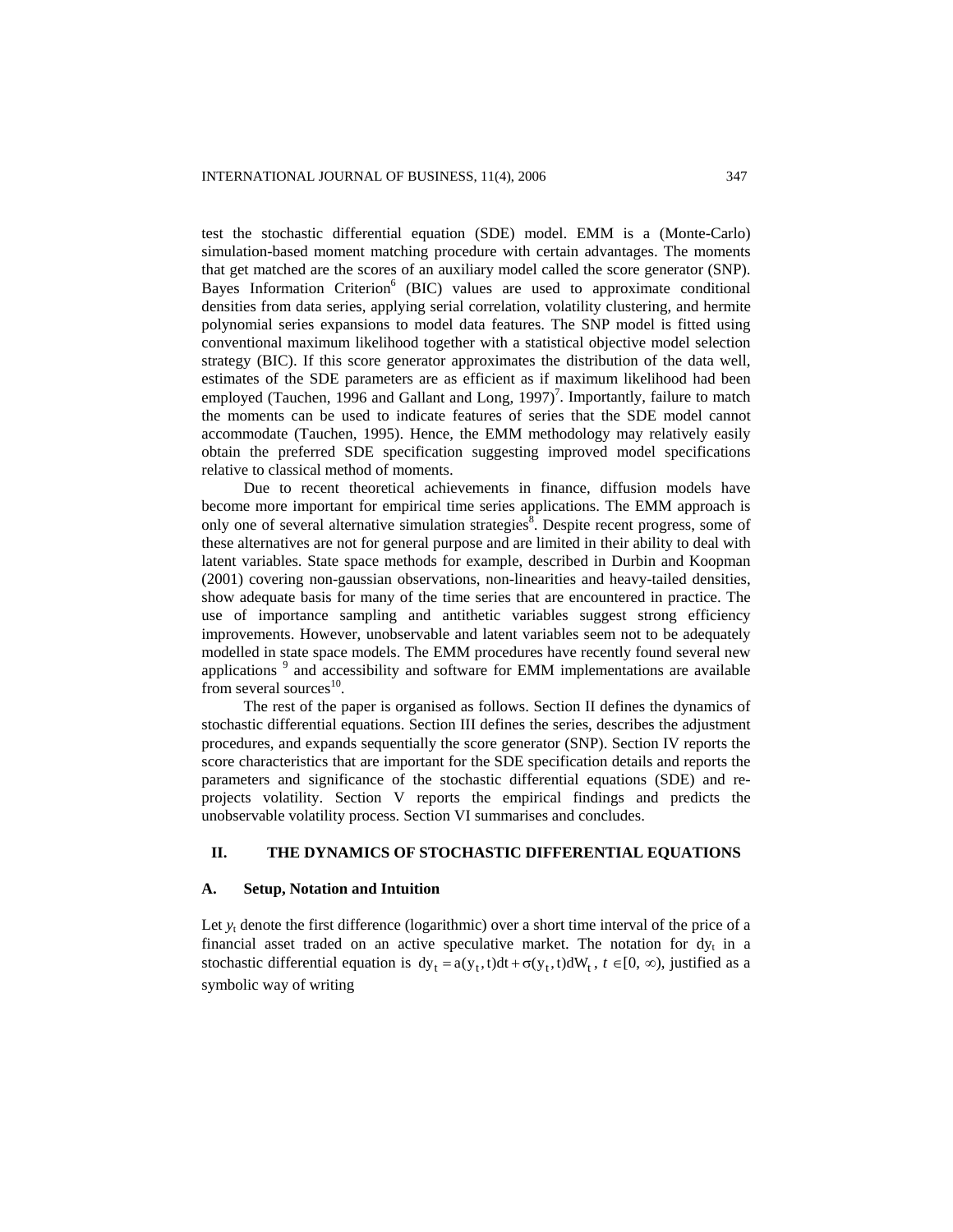#### 348 Solibakke

 $\int_{t}^{+h} dy_u = \int_{t}^{t+h} a(y_u, u) du + \int_{t}^{t+h} \sigma$  $t+h$  $\begin{array}{c}\n\mathbf{u} \cdot \mathbf{u} \cdot \mathbf{u} \cdot \mathbf{u} \cdot \mathbf{u} \cdot \mathbf{u} \cdot \mathbf{u} \cdot \mathbf{u} \cdot \mathbf{u} \cdot \mathbf{u} \cdot \mathbf{u} \cdot \mathbf{u} \cdot \mathbf{u} \cdot \mathbf{u} \cdot \mathbf{u} \cdot \mathbf{u} \cdot \mathbf{u} \cdot \mathbf{u} \cdot \mathbf{u} \cdot \mathbf{u} \cdot \mathbf{u} \cdot \mathbf{u} \cdot \mathbf{u} \cdot \mathbf{u} \cdot \mathbf{u} \cdot \mathbf{u} \cdot \mathbf{$  $\int_{t}^{t+h} \int_{t}^{t+h} a(y_u, u) du + \int_{t}^{t+h} \sigma(y_u, u) dW_u$ , when *h* is infinitesimal. The dW<sub>t</sub> is an innovation

term representing unpredictable events that occur during the infinitesimal time interval dt. The  $a(y_t,t)$  and the  $\sigma(y_t,t)$  are the drift and the diffusion coefficients, respectively. Given that the decomposition is done using the information set available at time t, then to the extent different investors may have access to different sets of information, the SDE may also be different. An "insider" may learn all the random events that influence price changes in advance. This implies a zero diffusion term. Since the participant knows how  $dy_t$  is going to change, he or she can predict this variable perfectly, and  $\sigma(y_t,t) = 0$  for all t. This result also implies that the exact form of the SDE, and hence the definition of the error term  $dW_t$ , always depends on the family of information sets  ${I_t, t \in [0, T]}$ . Formally summarised by saying that the Wiener process  $W_t$  is adapted to the family of information sets I<sub>t</sub>. Hence,  $a(y_t,t)$  and  $\sigma(y_t,t)$  are both I<sub>t</sub>-adapted. Moreover, the derivation of SDEs is compatible with the way dealers behave in financial markets. In fact, during a given trading day a trader is continuously trying to forecast the change in the price of an asset and record the realisation of the new events as time passes. These events always contain some parts that are unpredictable until one observes the dy<sub>t</sub>. After that they become known and become part of the new information set  $(I_t)$  the trader possesses. The drift and diffusion parameters of the SDE are allowed to depend on  $y_t$  and t. These variables are themselves random variables. Given the information set at time t, they are observed by the market participants. Conditional on available information, they "become" constant. This is the consequence of the important assumption that these parameters are  $I_t$  - adapted. Moreover, we usually assume that these parameters be well behaved. These regularity conditions say that the  $a(y_t,t)$  and  $\sigma(y_t,t)$  parameters are assumed to satisfy the conditions:

$$
P\left(\int_{0}^{t} |a(y_{u}, u)| du < \infty\right) = 1 \text{ and } P\left(\int_{0}^{t} |\sigma(y_{u}, u)^{2}| du < \infty\right) = 1
$$
 (1)

which imply that the drift and the diffusion parameters are functions of bounded variation with probability one. Consider now a geometric behaviour of the SDE. Figure 1 shows an example path for  $y_t$ . We consider small but discrete intervals of length h. From Figure 1 we see that over time, the behaviour of  $y_t$  can be decomposed into two types of movements. First there is an expected path during the interval. Upward- or downward-sloping arrows indicate these changes. Then at each  $t_k = k^*h$ , there is a second movement orthogonal (uncorrelated) to the predicted changes, which are unpredictable. Vertical arrows represent these changes. Sometimes they are positive; other times they are negative. The actual movement of  $y_t$  over t is determined by the sum of these two components and is indicated by the heavy line. The derivation emphasises that the trajectories of  $y_t$  are likely to be very erratic when h becomes infinitesimal.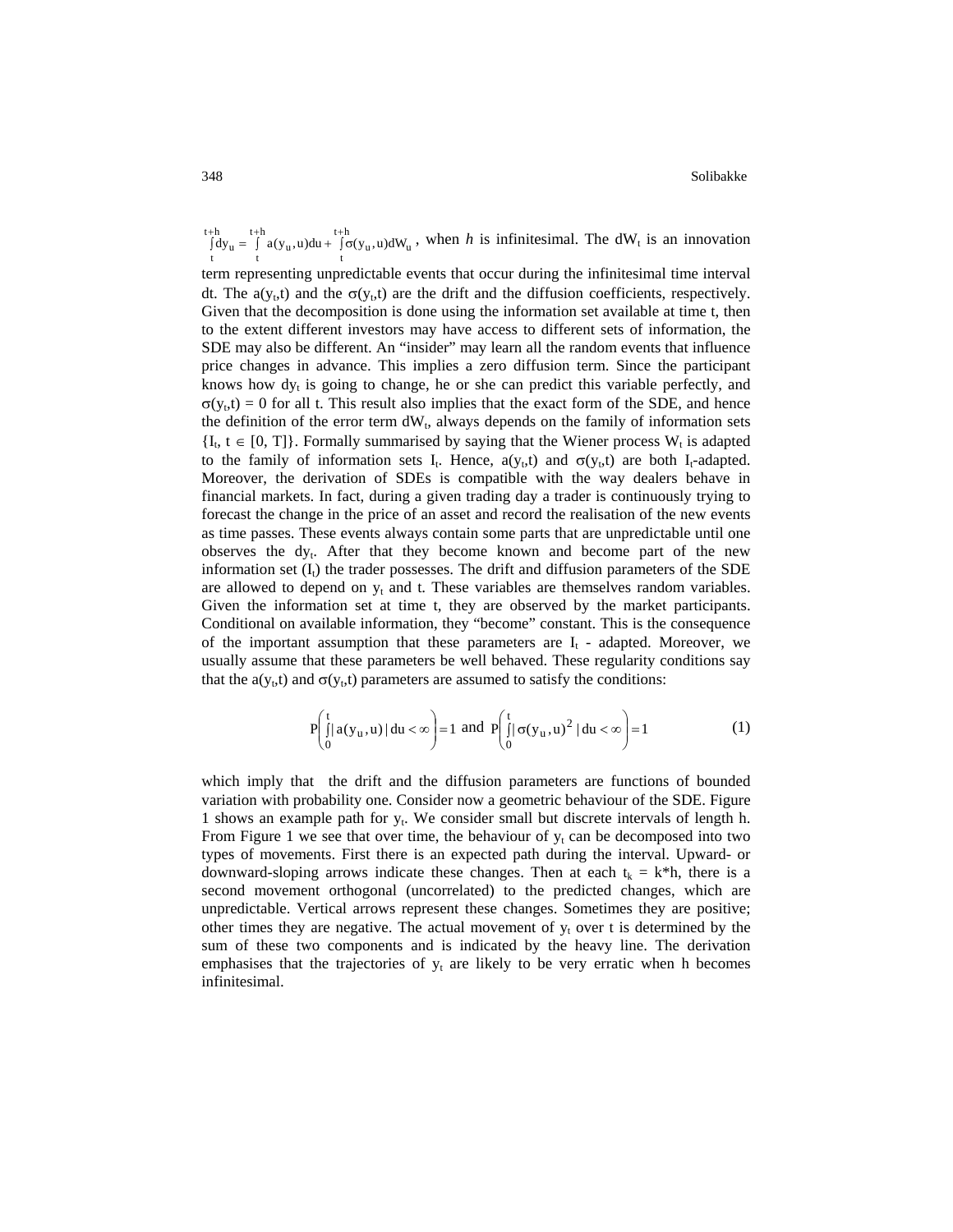

**Figure 1**  A geometric description of paths implied by SDEs

where  $y_0, \ldots, y_4$  is returns at period 1 to 4, h is time interval and dW<sub>t</sub> is a wiener process.

## **B. Efficient Method of Moments 11**

We should like to estimate the parameter  $\rho$  that appears in the system of stochastic differential equations  $dU_t = a(U_t;\rho)dt + b(U_t;\rho)dW_t$  where  $t \in [0, \infty)$ , and  $\rho$  defines the parameter space for the model. The parameter  $\rho$  has dimension  $p_{\rho}$ , the state vector  $U_t$  has dimension d,  $W_t$  is a k-dimensional vector of independent Wiener processes; a(;  $\rho$ ) maps  $\mathfrak{R}^d$  into  $\mathfrak{R}^d$ , and  $b($ ;  $\rho$ ) is a d x k- matrix comprised of the column vectors b<sub>1</sub>(;  $\rho$ ), .... b<sub>k</sub>(;  $\rho$ ), each of which maps  $\mathfrak{R}^d$  into  $\mathfrak{R}^d$ . U<sub>t</sub> is interpreted as the solution of the equations  $U_t = U_0 + \int_0^t a(U_u, u; \rho) du + \sum_{i=1}^{k} \int b_i (U_u, u; \rho) dW_{iu}$ , where U 0 k  $i=1$ t  $U_t = U_0 + \int_a A(U_u, u; \rho) du + \sum_{i=1}^{6} \int b_i(U_u, u; \rho) dW_{iu}$ , where  $U_0$  is the initial

condition at time t=0, and  $\int b_i(U_u, u; \rho) dW_{iu}$  denotes the Ito stochastic integral  $\int_0^b b_i(U_u, u; \rho) dW_{iu}$ 

(Gihman and Skorohod, 1972, Øksendal, 1992). The system is observed at, equally spaced time intervals  $t = 0, 1, ...$  and selected characteristics  $y_{t-L} = T(U_t)$  and  $t = 0, 1, ...$ of the state are recorded, where  $y_t$  is an M-dimensional vector and  $L > 0$  is the number of lagged variables that enter the formulas which follow. The continuous time version of the stochastic volatility model that was proposed by Clark (1973), Tauchen and Pitts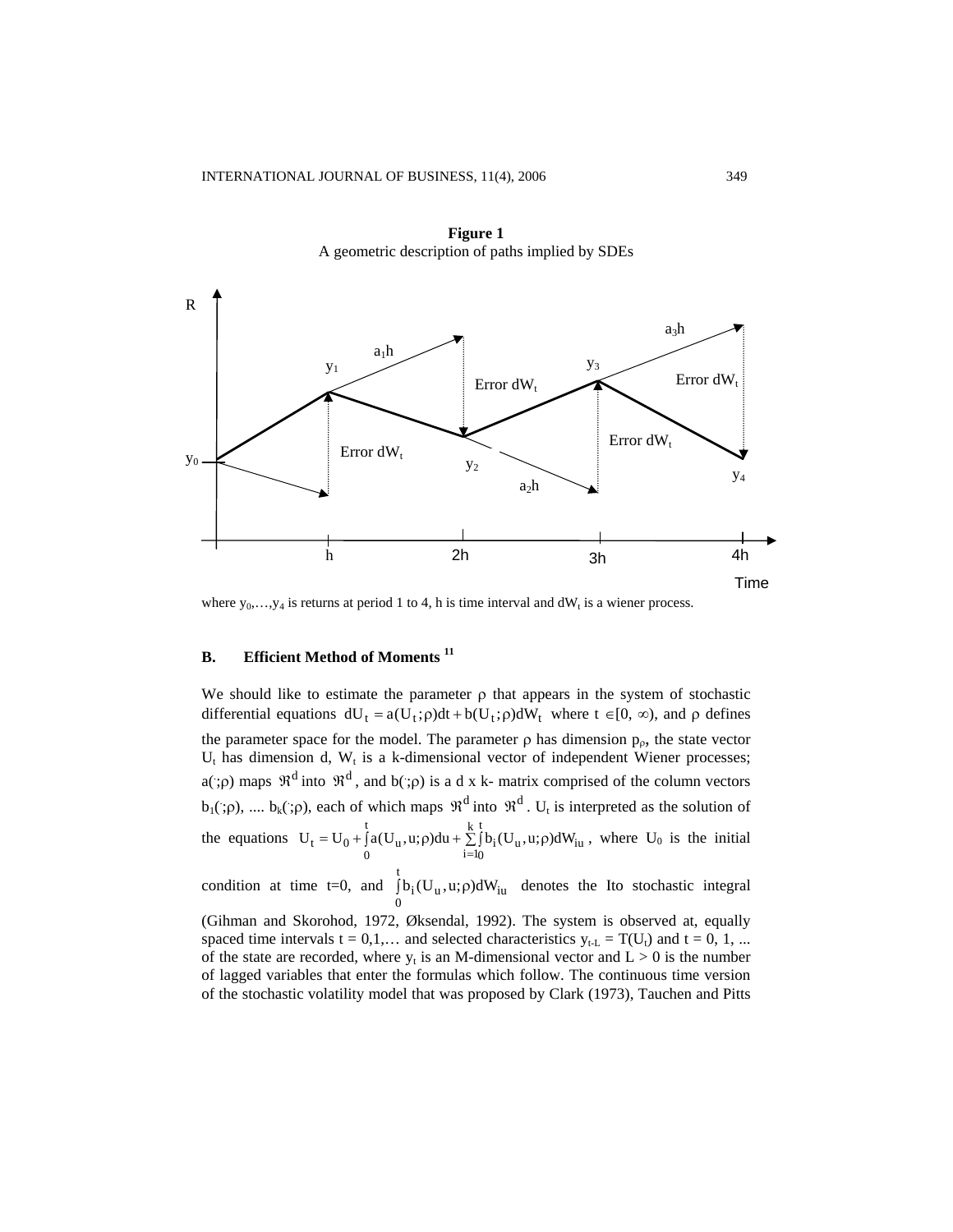(1983), and others, is a description of speculative markets. Hence, for daily price observations on two securities the model is

$$
\begin{aligned}\n\text{d}U_{1t} &= (\rho_1 - \rho_2 \cdot U_{1t}) \text{d}t + \rho_3 \cdot U_{1t} \text{d}W_{1t} \\
\text{d}U_{2t} &= (\rho_4 - \rho_5 \cdot U_{2t}) \text{d}t + \rho_6 \cdot \exp(U_{1t}) \text{d}W_{2t} \\
\text{d}U_{3t} &= (\rho_7 - \rho_8 \cdot U_{3t}) \text{d}t + \rho_9 \cdot \exp(U_{1t}) \text{d}W_{3t}\n\end{aligned}\n\quad t \in [0, \infty), \quad\n\begin{aligned}\ny_{1t} &= U_{2t} \\
y_{2t} &= U_{3t}\n\end{aligned}\n\quad t = 0, 1, \dots, n\n\end{aligned}
$$
\n(2)

where  $U_{1t}$  represents an unobserved flow of new information to the market that influences the volatility of asset prices  $U_{2t}$  and  $U_{3t}$  by changing the instantaneous conditional variances of U<sub>2t</sub> and U<sub>3t</sub>. The observed data  $\widetilde{y}_{1t}$  and  $\widetilde{y}_{2t}$  are prices recorded at the end of each trading day. To achieve identification in estimation, normalisation rule such as  $ρ_9 = 1$  should be imposed<sup>12 13</sup>. For each setting of parameter  $ρ$  and lag length L, there exists a time invariant density  $p(y_{-L},...,y_0|\rho)$  so that

$$
E_{\rho}(g) = \frac{\lim_{N \to \infty} 1}{N \to \infty} \sum_{t=0}^{N} g(\hat{y}_{t-L},...,\hat{y}_{t}) = \int ... \int g(y_{-L},...,y_0) \cdot p(y_{-L},...,y_0 | \rho) dy_{-L}...dy_0
$$
 (3)

where  $\hat{y}_{t=-L}^{N}$  is realisation of length N + L + 1 from the system. This assumes that the function g is integretable and that either  $U_0$  is a sample from the stationary distribution of  $U_t$  or that a longer realisation was observed and enough initial observations were discarded for transients to have dissipated $14$ .

#### **C. The Relative efficiency**

A measure of relative efficiency for the three moment functions, classical method of moments (CMM), maximum likelihood (ML) and efficient method of moments (EMM), is reported in Gallant and Tauchen (1999) assuming independency and identical distribution. Their results induce that EMM dominates relative to CMM and that the EMM efficiency increases rapidly relative to ML, once  $f_k(\cdot | \theta^0)$  begins to approximate  $p(\cdot | \theta^0)$ . Hence, applying standard statistical model selection criteria for  $f_k(\cdot | \theta^0)$  determination, and include as many parameters as is required for well approximation between EMM and ML, suggest advantageous of EMM relative to other methodologies. Moreover, standard statistical methods, both classical and Bayesian, are usually not applicable for the SDE specification either because it is not practical to obtain the likelihood for the entire state vector or because the integration required to eliminate unobservable series from the likelihood is infeasible.

Consequently, as shown by Gallant and Tauchen (1996), if an auxiliary model (i.e. ARMA-GARCH or SNP) encompasses the true data generating process, then quasi-maximum likelihood estimates make EMM fully efficient. Moreover, if this auxiliary model is a close approximation to the data generating process, then one can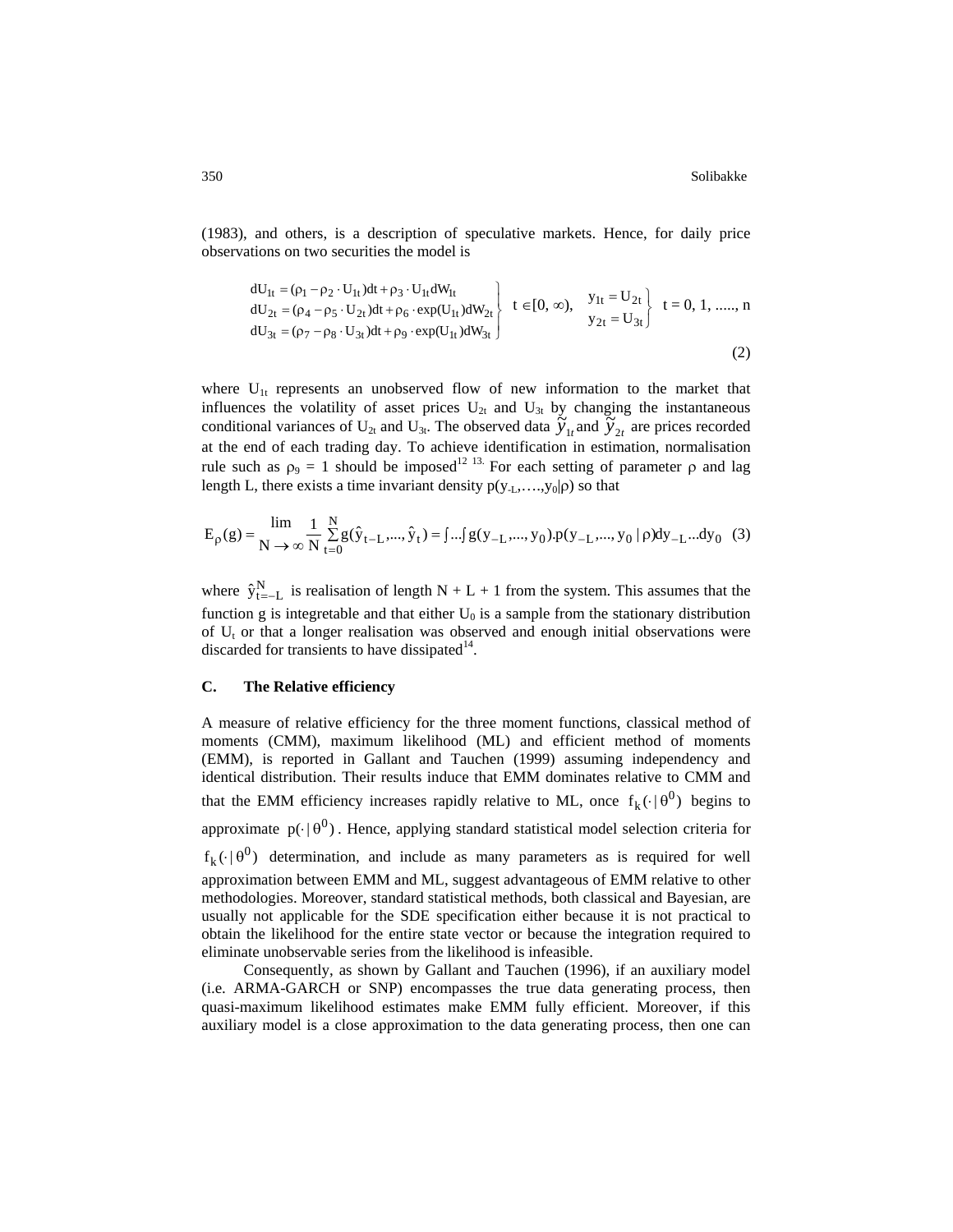expect the efficiency of EMM to be close to that of maximum likelihood (Gallant and Tauchen,  $2001$ )<sup>15</sup>.

**Table 1**  Characteristics of the forward price changes in the electric power market

|               | Mean /   | Maximum/  | Kurtosis / | $O(6)$ / | K-S       | <b>ARCH</b> | <b>RESET</b> | <b>BDS</b>   |               |
|---------------|----------|-----------|------------|----------|-----------|-------------|--------------|--------------|---------------|
|               | Std.dev. | Minimum   | Skew       | Q2(6)    | Z-test    | (12)        | (12:6)       | $m=2;_{s}=1$ | $m=3$ ; $c=1$ |
| Raw           | 0.041    | 12.365    | 6.543      | 18.068   | 2.003     | 48.189      | 28.837       | 5.823        | 7.161         |
| <b>Series</b> | 1.435    | $-14.123$ | 0.744      | 69.404   | ${0.001}$ | ${0.000}$   | ${0.004}$    | ${0.000}$    | ${0.000}$     |
| Adjusted      | 0.041    | 9.962     | 4.227      | 22.153   | 1.421     | 156.278     | 37.363       | 4.814        | 6.048         |
| <b>Series</b> | 1.435    | $-8.225$  | 0.279      | 296.920  | ${0.035}$ | ${0.000}$   | ${0.000}$    | ${0.000}$    | ${0.000}$     |

Skew is a measure of heavy tails and asymmetry of a distribution (normal) and kurtosis is measure of too many observations around the mean for a distribution (normal).  $Q/Q^2$ : Ljung and Box (1978) autocorrelation test for adjusted raw returns and squared returns. K-S Z-test: Used to test the hypothesis that a sample comes from a normal distribution. The value of the Kolmogorov-Smirnov Z-test is based on the largest absolute difference between the observed and the theoretical cumulative distributions. ARCH (12) is a test for conditional heteroscedasticity in returns. Low {·} indicates significant values. We employ the OLS-regression  $y^2 = a_0 + a_1 \cdot y_{t-1}^2 + \ldots + a_{12} \cdot y_{t-12}^2$ . T·R<sup>2</sup> is  $\chi^2$  distributed with 12 degrees of freedom. T is the number of observations, y is returns and  $\mathbb{R}^2$  is the explained over total variation. a<sub>0</sub>, a<sub>1</sub> … a<sub>6</sub> are parameters. RESET (12,6) : A sensitivity test for mainly linearity in the mean equation. 12 is number of lags and 6 is the number of moments that is chosen in our implementation of the test statistic.T·R<sup>2</sup> is  $\chi^2$  distributed with 12 degrees of freedom. BDS (m=2, $\varepsilon$ =1): A test statistic for general non-linearity in a time series. The test statistic BDS  $=T^{1/2}$ .[C<sub>m</sub>(σ·ε)- C<sub>1</sub>(σ·ε)<sup>m</sup>], where *C* is based on the correlation-integral, m is the dimension and  $\varepsilon$  is the number of standard deviations. Under the null hypothesis of identically and independently distributed (i.i.d.) series, the BDS-test statistic is asymptotic normally distributed with a zero mean and with a known but complicated variance.

## **III. DATA AND PROJECTIONS**

The data to which we fit the univariate stochastic volatility model is a Nordic time series comprised of 2134 daily observations,  $\{\tilde{y}_t\}_{t=1}^{2134}$  on adjusted movements on the Nordpool Exchange forward price series, 1995-2004. The series, which consists of all available quotes from the financial market, shows seasonal effects in the whole period and we therefore adjust for systematic location and scale effects. The log first difference of the price index is adjusted but the unit of measurement of the adjusted series is the same as that of the original series and is reported in Table 1. The adjusted series shows a mean of  $-0.0561$  (negative drift), standard deviation of 0.7516, strong ARCH effects (Engle, 1982) signalling volatility clustering, highly significant RESET test statistic (Ramsey, 1969) signalling a non-linear mean, and the BDS test statistics (Scheinkman, 1991) signal general non-linear dependencies in the data series. The K-S Z-test together with the kurtosis and skew numbers, report that the series have nonnormal density characteristics. The three test statistics ARCH, RESET and BDS,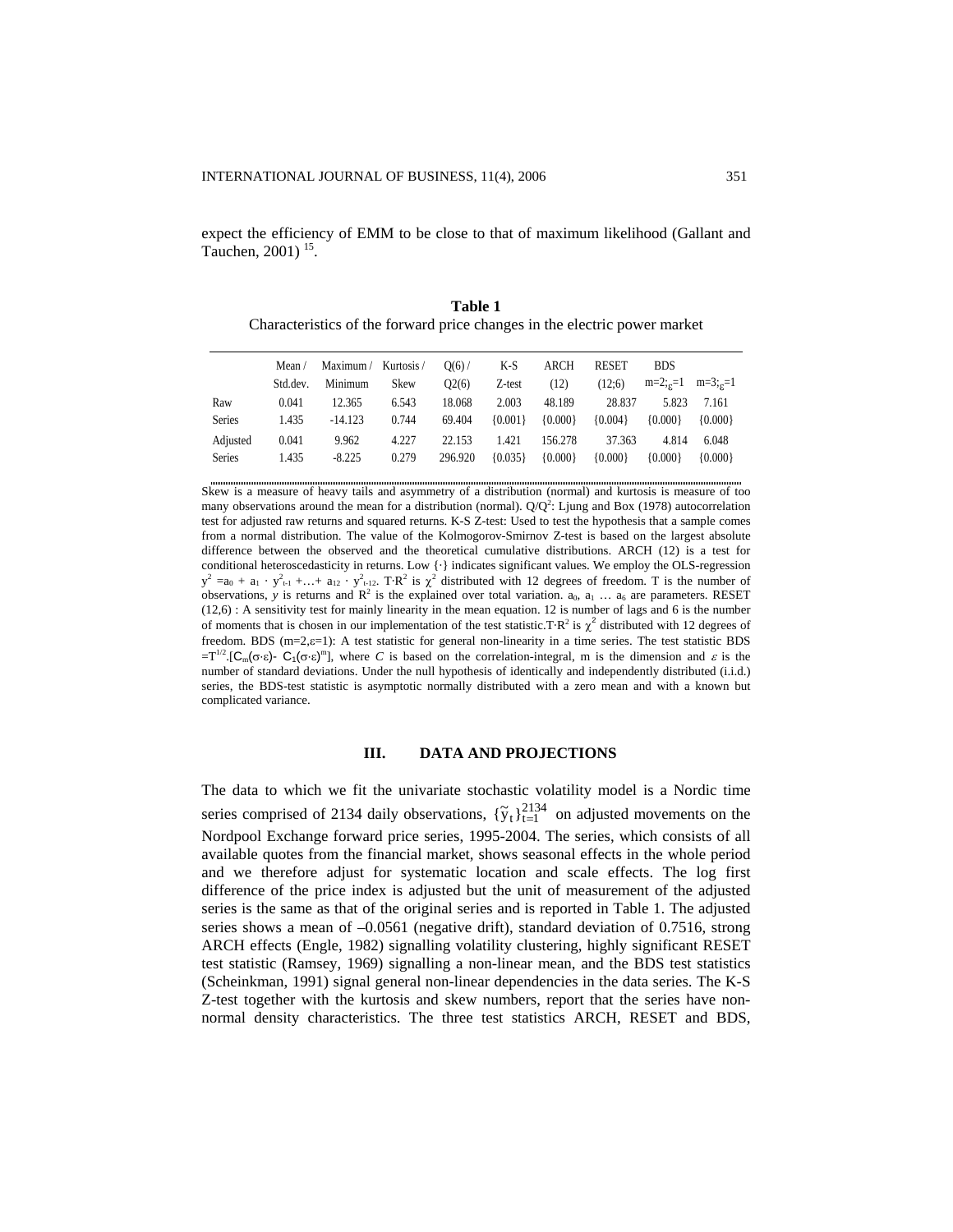suggest data dependence. A classical sequence plot shows no apparent trend and regime switches in the adjusted time series. In Figure 2 shows the frequency distribution of the whole adjusted series together with a Gaussian kernel, and the normal distribution. From both the frequency and the kernel plots characteristics, the series deviate from a normal distribution showing too many observations around the mean, too few observations at one standard deviation (both positive and negative) and heavy tails.



**Figure 2**  Frequency distribution, Kernel & Normal distribution

The EMM estimator is implemented using the SNP score generator  $f(y \mid x, \theta)$ (Gallant and Tauchen (1989)), which is verified by Gallant and Tauchen (1996) and Gallant and Long (1997), and shown to be the best choice of a moment function to implement simulated method of moments for dynamic systems. Hence, the best choice has the form  $\tilde{\Psi}_f(x, y) = \frac{\partial}{\partial \theta} \log f^*(y | x, \tilde{\theta}_n)$ , where  $\tilde{\theta}_n = \arg \min s_n(\theta_n)$  and  $\theta$ ) =  $-\frac{1}{n} \sum_{t=1}^n \log f(\tilde{y}_t | \tilde{x}_{t-1})$  $s_n(\theta) = -\frac{1}{n} \sum_{t=1}^n \log f(\tilde{y}_t | \tilde{x}_{t-1}, \tilde{y}_t)$ . Moreover, the covariance terms can be neglected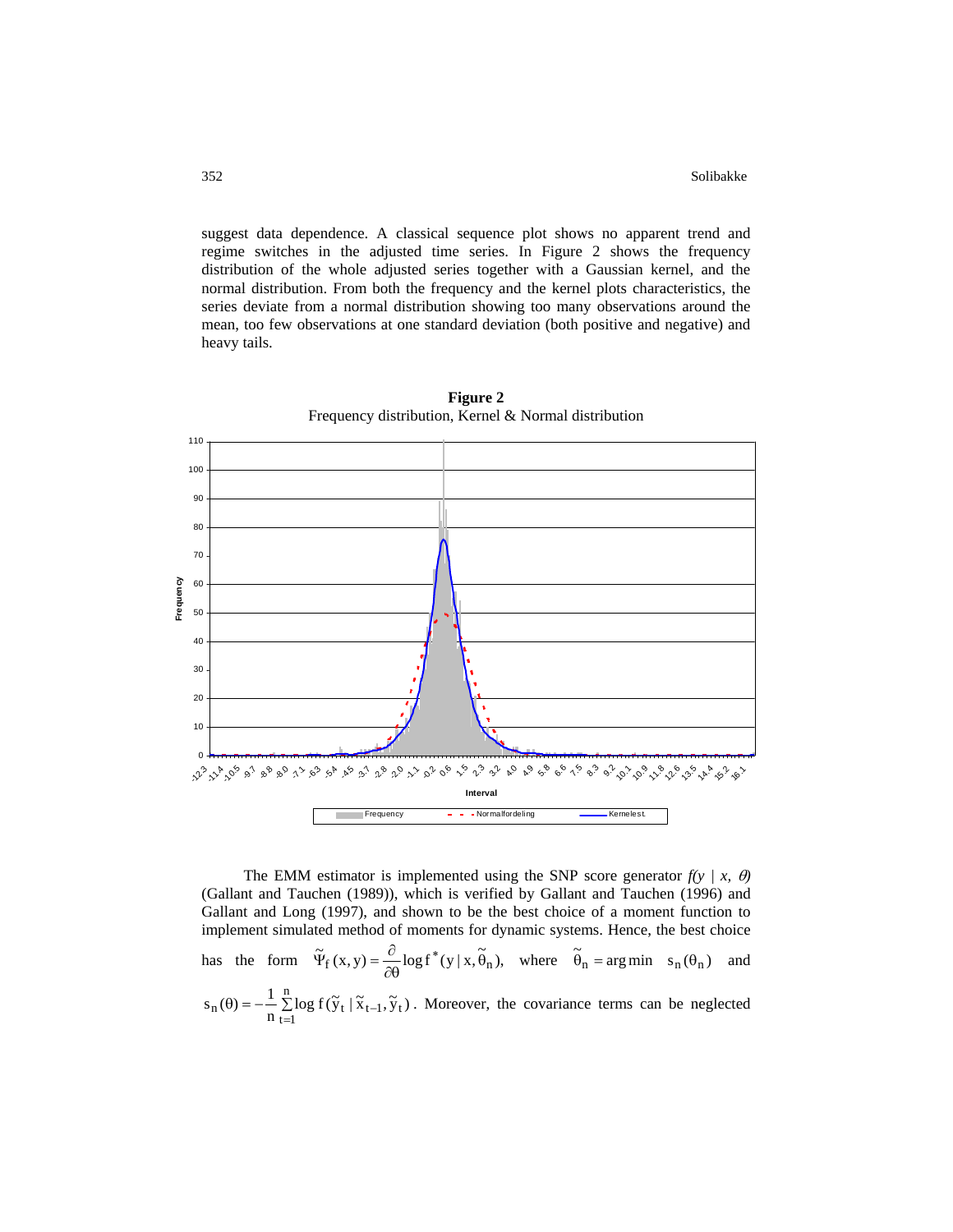when the auxiliary model closely approximates the transition density of the system (Gallant and Long, 1997). The tuning parameters  $L_{\mu}$ ,  $L_{g}$ ,  $L_{r}$ ,  $L_{p}$ ,  $K_{z}$ , and  $K_{x}$  follow the protocol that is described in detail in Bansal, Gallant, Hussey, and Tauchen (1995). The BIC (Schwarz, 1978) model selection criterion expands the model<sup>16</sup>. The protocol for the forward series reports computed BIC, AIC and HQC values in Table  $2^{17}$ . The first block of Table 2 (cases 1-3) increases  $L_{\mu}$  to determine the preferred VAR fit. The second block of the table (cases 4-7) increases  $L_r$  to determine the Schwarz preferred ARCH fit. Introducing GARCH by increasing  $L_g$  and adjusting  $L_r$  accordingly, determine the Schwarz preferred GARCH fit (case 10-12). Hence, this Gaussian GARCH Score model specifies two lags in the mean equation and one moving average (ARCH) and one autoregressive (GARCH) lag for the variance equation. The Schwarz preferred Semi-parametric GARCH score  $(K_z>0)$  is shown in Table 2 case 10-12. Finally, a fully non-linear model specification is evaluated. The results in Table 2 suggest that the preferred linear model is  $(L_{\mu}, L_{g}, L_{r}, L_{p}, K_{z}, I_{z}, K_{x}, I_{x})^{18} = (1, 1, 2, 1, 4,$ 0, 0, 0). Specification tests are shown in Table 3 for the preferred linear SNP model. The test statistics induce no data dependence suggesting no need for a non-linear extension, as the non-linear BIC values show non-preferable values (case 13 Table 2).

| Case           | $L_m$          | $L_g$          | $L_r$          | $L_{p}$      | $K_z$            | $I_z$            | $K_{x}$          | $I_x$            | $p_q$          | $S_n$  | BIC    | HQ     | AIC        |
|----------------|----------------|----------------|----------------|--------------|------------------|------------------|------------------|------------------|----------------|--------|--------|--------|------------|
| 1              | $\mathbf{0}$   | $\mathbf{0}$   | $\mathbf{0}$   | $\mathbf{1}$ | $\overline{0}$   | $\mathbf{0}$     | $\mathbf{0}$     | $\mathbf{0}$     | 3              | 1.4231 | 1.4267 | 1.4250 | 1.4241     |
| $\overline{2}$ | 1              | $\mathbf{0}$   | $\overline{0}$ | 1            | $\mathbf{0}$     | $\mathbf{0}$     | $\mathbf{0}$     | $\mathbf{0}$     | $\overline{4}$ | 1.4150 | 1.4204 | 1.4179 | 1.4164     |
| 3              | $\mathfrak{2}$ | $\mathbf{0}$   | $\mathbf{0}$   | $\mathbf{1}$ | $\boldsymbol{0}$ | $\mathbf{0}$     | $\boldsymbol{0}$ | $\boldsymbol{0}$ | 5              | 1.4135 | 1.4208 | 1.4174 | 1.4154     |
| $\overline{4}$ | $\mathbf{1}$   | $\overline{0}$ | $\mathbf{1}$   | 1            | $\mathbf{0}$     | $\mathbf{0}$     | $\mathbf{0}$     | $\mathbf{0}$     | 5              | 1.3699 | 1.3771 | 1.3737 | 1.3718     |
| 5              | $\mathbf{1}$   | $\overline{0}$ | 7              | 1            | $\mathbf{0}$     | $\mathbf{0}$     | $\mathbf{0}$     | $\mathbf{0}$     | 11             | 1.3007 | 1.3189 | 1.3104 | 1.3055     |
| 6              | 1              | $\mathbf{0}$   | 8              | $\mathbf{1}$ | $\mathbf{0}$     | $\mathbf{0}$     | $\mathbf{0}$     | $\mathbf{0}$     | 12             | 1.2937 | 1.3137 | 1.3044 | 1.2989     |
| 7              | $\mathbf{1}$   | $\overline{0}$ | 9              | $\mathbf{1}$ | $\mathbf{0}$     | $\mathbf{0}$     | $\mathbf{0}$     | $\mathbf{0}$     | 13             | 1.2923 | 1.3142 | 1.3039 | 1.2980     |
| 8              | $\mathbf{1}$   | 1              | $\mathbf{1}$   | 1            | $\mathbf{0}$     | $\mathbf{0}$     | $\mathbf{0}$     | $\mathbf{0}$     | 6              | 1.2868 | 1.2959 | 1.2916 | 1.2892     |
| 9              | $\mathbf{1}$   | 1              | $\overline{2}$ | $\mathbf{1}$ | $\mathbf{0}$     | $\mathbf{0}$     | $\mathbf{0}$     | $\mathbf{0}$     | 7              | 1.2846 | 1.2955 | 1.2904 | 1.2874     |
| 10             | $\mathbf{1}$   | 1              | 3              | $\mathbf{1}$ | $\overline{0}$   | $\mathbf{0}$     | $\mathbf{0}$     | $\mathbf{0}$     | 8              | 1.2828 | 1.2956 | 1.2896 | 1.2862     |
| 11             | 1              | $\overline{2}$ | $\mathbf{1}$   | 1            | $\mathbf{0}$     | $\mathbf{0}$     | $\mathbf{0}$     | $\mathbf{0}$     | 7              | 1.2857 | 1.2966 | 1.2915 | 1.2885     |
| 12             | $\mathbf{1}$   | $\overline{2}$ | $\overline{2}$ | $\mathbf{1}$ | $\mathbf{0}$     | $\mathbf{0}$     | $\mathbf{0}$     | $\mathbf{0}$     | 8              | 1.2842 | 1.2969 | 1.2909 | 1.2875     |
| 13             | $\mathbf{1}$   | 1              | $\overline{2}$ | $\mathbf{1}$ | $\overline{4}$   | $\mathbf{0}$     | $\mathbf{0}$     | $\mathbf{0}$     | 11             | 1.2683 | 1.2865 | 1.2780 | 1.2730     |
| 14             | 1              | 1              | $\overline{2}$ | $\mathbf{1}$ | 5                | $\mathbf{0}$     | $\mathbf{0}$     | $\mathbf{0}$     | 12             | 1.2651 | 1.2852 | 1.2758 | $1.2704$ * |
| 15             | $\mathbf{1}$   | $\mathbf{1}$   | $\overline{2}$ | $\mathbf{1}$ | 6                | $\boldsymbol{0}$ | $\boldsymbol{0}$ | $\boldsymbol{0}$ | 13             | 1.2646 | 1.2865 | 1.2762 | 1.2703     |
| 16             | 1              | 1              | $\overline{2}$ | 1            | 5                | $\mathbf{0}$     | 1                | $\mathbf{0}$     | 17             | 1.2605 | 1.2914 | 1.2769 | 1.2686     |
|                |                |                |                |              |                  |                  |                  |                  |                |        |        |        |            |

**Table 2**  Optimized likelihood and model selection criteria

 $L_{\mu}$  is the number of lags in the linear part of the SNP model;  $L_{g}$  is the number of lags in the GARCH part;  $L_{r}$  is the number of lags in the ARCH part;  $L_p$  is the number of lags in the polynomial part,  $P(z,x)$ . The polynomial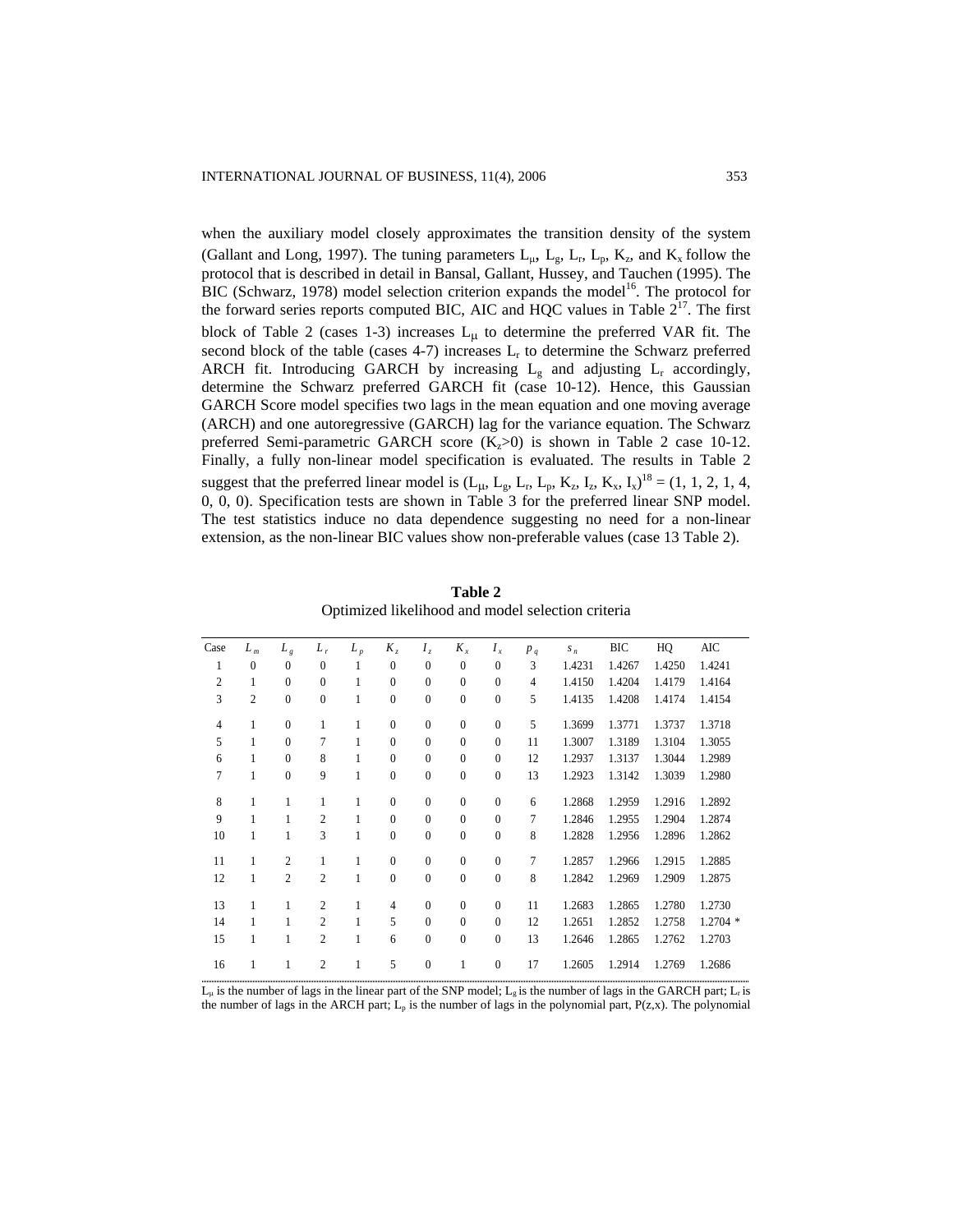P(z,x) is the degree  $K_z$  in z and  $K_x$  in x; by convention,  $L_p = I$  if  $K_x = 0$ . *p* is the number of parameters. The values of  $I_z$  and  $I_x$  are irrelevant because the series is univariate.

| Panel A. |                              | Standard   | Max.       | Kurtosis    |            |            | <b>ARCH</b>  | <b>RESET</b> |
|----------|------------------------------|------------|------------|-------------|------------|------------|--------------|--------------|
|          | Mean                         | deviation  | Min.       | <b>Skew</b> | Q(12)      | Q2(12)     | (12)         | (12:6)       |
| Residual | $-0.0025$                    | 1.0004     | 5.4249     | 1.1776      | 9.3020     | 9.3290     | 9.2311       | 13.8047      |
|          |                              |            | $-3.3997$  | 0.1445      | ${0.6770}$ | ${0.6750}$ | ${0.6831}$   | ${0.3134}$   |
| Panel B. | BDS-statistic $(\epsilon=1)$ |            |            |             |            |            | $K-S$        | Joint        |
|          | $m=2$                        | $m=3$      | $m=4$      | $m=5$       | $m=6$      |            | Z-test       | <b>Bias</b>  |
| Residual | $-1.5988$                    | $-1.3171$  | $-1.4998$  | $-0.3636$   | $-0.8526$  |            | $-1.1890$    | 7.2323       |
|          | ${0.1111}$                   | ${0.1676}$ | ${0.1296}$ | ${0.3734}$  | ${0.2774}$ |            | $-$ {0.1183} | ${0.0649}$   |

|                                                                       | Table 3 |  |  |
|-----------------------------------------------------------------------|---------|--|--|
| Test statistics for the BIC preferred semiparametric GARCH SNP Model* |         |  |  |

\* See Table 1 for description of the specification test statistics.

# **IV. SDE SPECIFICATIONS FOR THE FORWARD ELECTRIC-POWER MARKET**

#### **A. Characteristic details**

Some characteristics of the time series, supporting the stochastic differential equation (SDE), are reported in Figure 3. The daily conditional volatility is plotted in panel A. The one-step-ahead density  $f_K(\tilde{y}_t | x_{t-1}.\hat{\theta})$ , conditional on the values for  $x_{t-1} = (\tilde{y}'_{t-1}, \dots, \tilde{y}'_{t-2}, \tilde{y}'_{t-1})'$ , is plotted in panel B. All lags are set at the unconditional mean of the data. The conditional variance function is plotted in panel C where we show the average over all  $x_{t-1} = (y_{t-L}, \dots, y_{t-2}, y_{t-1})$  in the data of the conditional variance  $VAR(y_t | y_{t-L}, \dots, y_{t-1} + \delta)$  plotted against  $\delta$ , the percentage growth. The variance profile is plotted in panel D. The profiles  $\hat{\Psi}_j(x)$  are the forecast of the onestep variance j steps ahead, conditional on  $x_t = x$ , where  $x = (y'_{-L+1}, y'_{-L+2}, \dots, y'_0)'$ . Typically one plots  $\hat{\Psi}_j(x)$  against j at three points:  $x^0$ , which defines a baseline initial condition,  $x^+$  that corresponds to a positive impulse  $\delta y^+$ , and  $x$ , which corresponds to a negative impulse δy- . For each sub-vector of x a baseline is chosen to the unconditional mean of the data y. A conditional volatility profile may be computed by Monte Carlo integration as follows. Let  $\{y_j^r\}_{j=1}^{\infty}$ , r = 1, 2,  $y_j^r \int_{i=1}^{\infty}$ ,  $r = 1, 2, \dots$ , R, denote R simulated realisations of the process starting from  $x_0 = x$ . In other words,  $y_1^r$  is a random drawing from f(y | x) with  $x = (y'_{-1+1}, y'_{-1+2}, \cdots, y'_0)';$   $y_2^T$  is a random drawing from f(y|x) with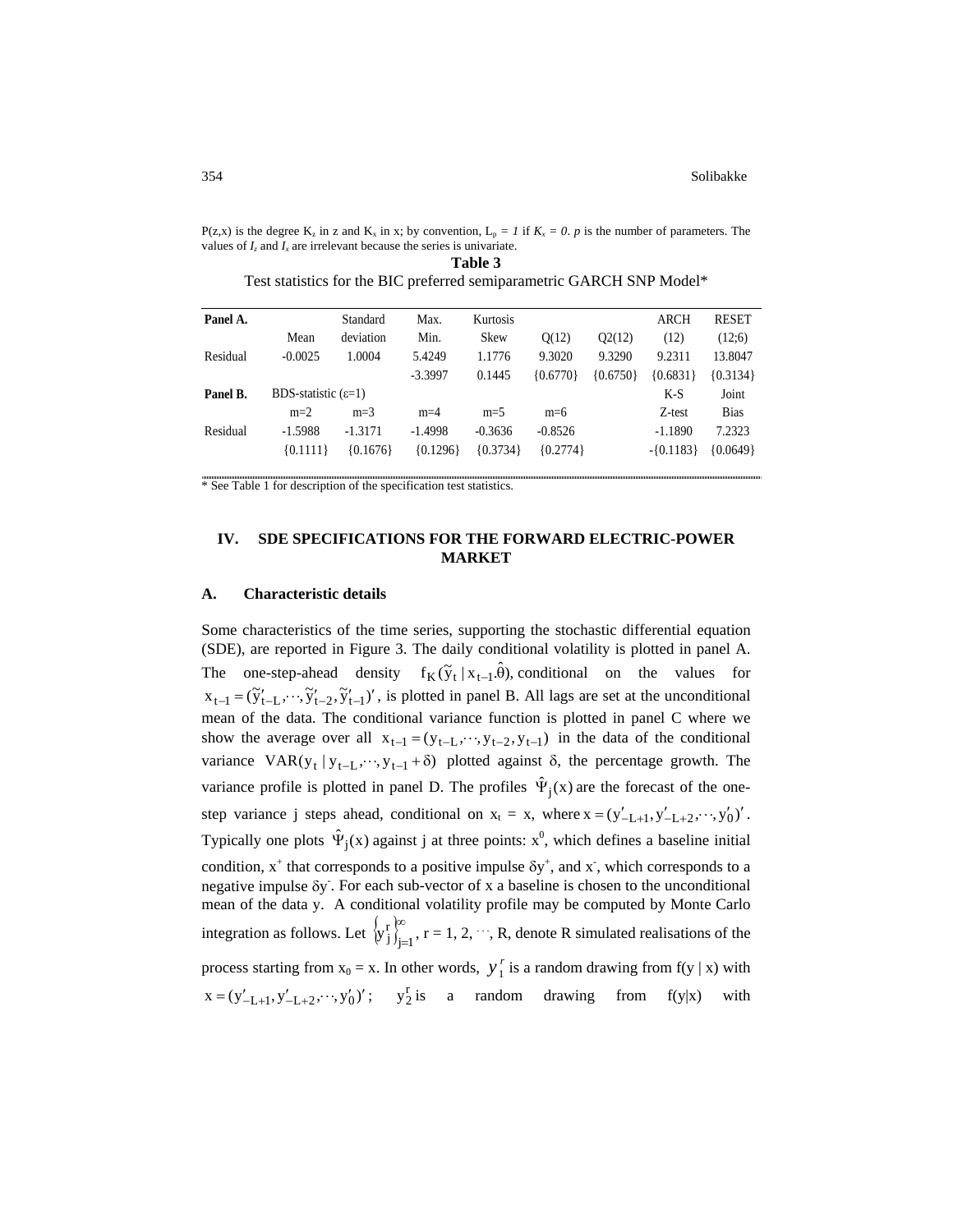$x = (y'_{-L+2}, y'_{-L+3}, \dots, y'_0, y_1'^r)'$ , and so forth. Then  $\hat{\Psi}_j(x) = \frac{1}{R} \cdot \sum_{r=1}^{R} Var(y_j^r | y_{j-l-L}^r, \dots, y_{j-l}^r)$  $\hat{\Psi}_j(x) = \frac{1}{R} \cdot \sum_{r=1}^{R} Var(y_j^r | y_{j-1-L}^r, \dots, y_{j-1}^r)$ for  $j = 1, 2, ...$  where  $x = (y'_{-L+1}, y'_{-L+2}, \dots, y'_0)$  with the approximation error tending to zero almost surely as  $R \to \infty$ . The profile bundles for the mean and volatility is reported in panel E and F, respectively. The profile bundle for the volatility suggests considerable persistence in the series and suggests a need for modelling serial correlation for the latent volatility process. All these mean and volatility densities are very useful for the SDE implementation to follow.



**Figure 3**  Characteristics for the semi-parametric GARCH score model



**Days**

Panel F. Profile Bundle for the Volatility.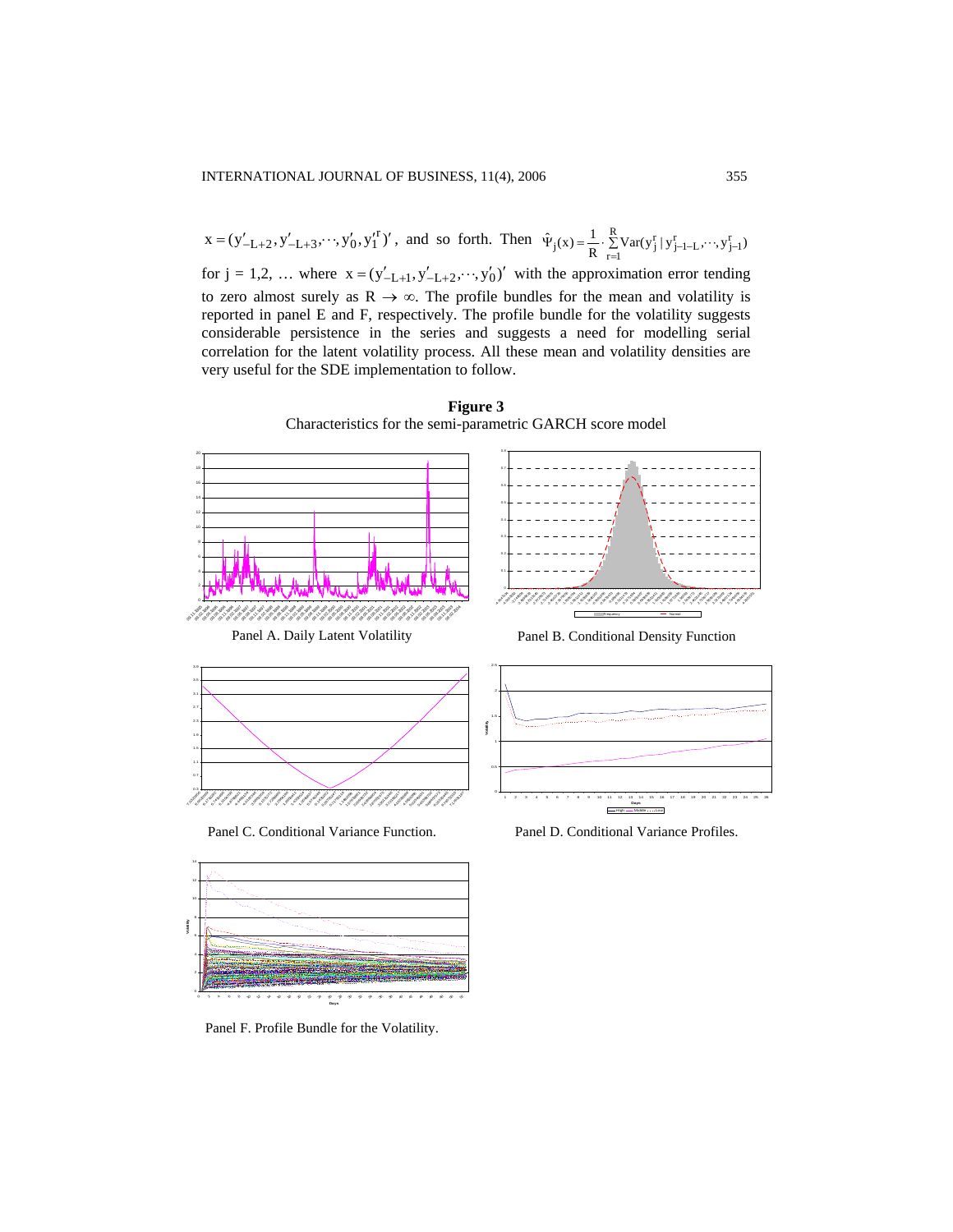356 Solibakke Solibakke Solibakke Solibakke Solibakke Solibakke Solibakke Solibakke Solibakke Solibakke Solibakke Solibakke Solibakke Solibakke Solibakke Solibakke Solibakke Solibakke Solibakke Solibakke Solibakke Solibakk

#### **B. EMM implementation**

Table 4 reports the score, diagnostics and parameter estimates for the various versions of the SDEs for the preferred Score generator. The first model may be thought of as a variant of a model with first order drift and diffusion allowing for heterogeneity in both the drift and the diffusion

$$
F-CHD-CHD \t\t dyt = (ay + ayyyt)dt + (by + byyyt) \t\t eωt \t\t dW1t, \t\t (4)
$$

with  $\omega_0 = 1.0$ . Taking  $\omega_0 = 1$  normalises  $\omega_t = 1$  for all t > 0. The model's fit is reported in the first row of Table 4. The SDE model is rejected based on the  $\chi^2$ (df) omnibus test and inspection of the polynomial (A's), the Var (psi's) and ARCH (tau's) parameters, indicate a mismatch to both the polynomial and the ARCH moments (t ratios are above 2.0 in magnitude). The specification therefore accommodates the linear aspects of the data but fails to account for the leptokurtic character of stock return movements and the ARCH-like behaviour of stock return movements. More elaborate SDE models appropriate for these features are therefore introduced. The second model introduces second order drift and diffusions and allow for a changing drift in the mean and a changing drift and diffusion in the volatility processes

$$
S-CHD-SVD \t\t dyt = (ay + ayyyt)dt + by \cdot eωt \cdot dW1t,dωt = (aω + aωωωt)dt + bω \cdot dW2t,
$$
\t(5)

with  $a_{\omega} = a_{\omega\omega}$  for identification. Stochastic volatility is introduced applying the parameter  $b_{\omega}$  and the Wiener process  $dW_{2t}$ . The model also introduces volatility clustering by means of the  $a_{000}$  parameter in the drift term of the volatility process. The model's fit and model parameters are reported in Table 4, line 5. The omnibus test statistic  $\chi^2$ (df) cannot reject the model. However, inspection of the moment parameter t-ratios reveals that the model produces moment-ratios that match the features defined by the VAR and the ARCH parts of the Score Generator, but fails to match the features of the POLYNOMIALS. Hence, again, the specification fails to account for the leptokurtic character of price movements.

This SDE specification must therefore be rejected. The third SDE model therefore focuses leptokurtosis. The model maintains second order drift and diffusion but extends the SDE by introducing the instantaneous volatility in the diffusion process of the latent volatility. The model therefore becomes

$$
S-CHD-SVID \t\t dyt = (ay + ayyyt)dt + by \cdot eωt \cdot dW1t\t\t dωt = (aω + aωωωt)dt + (bω + bωωωt) \cdot dW2t, \t\t(6)
$$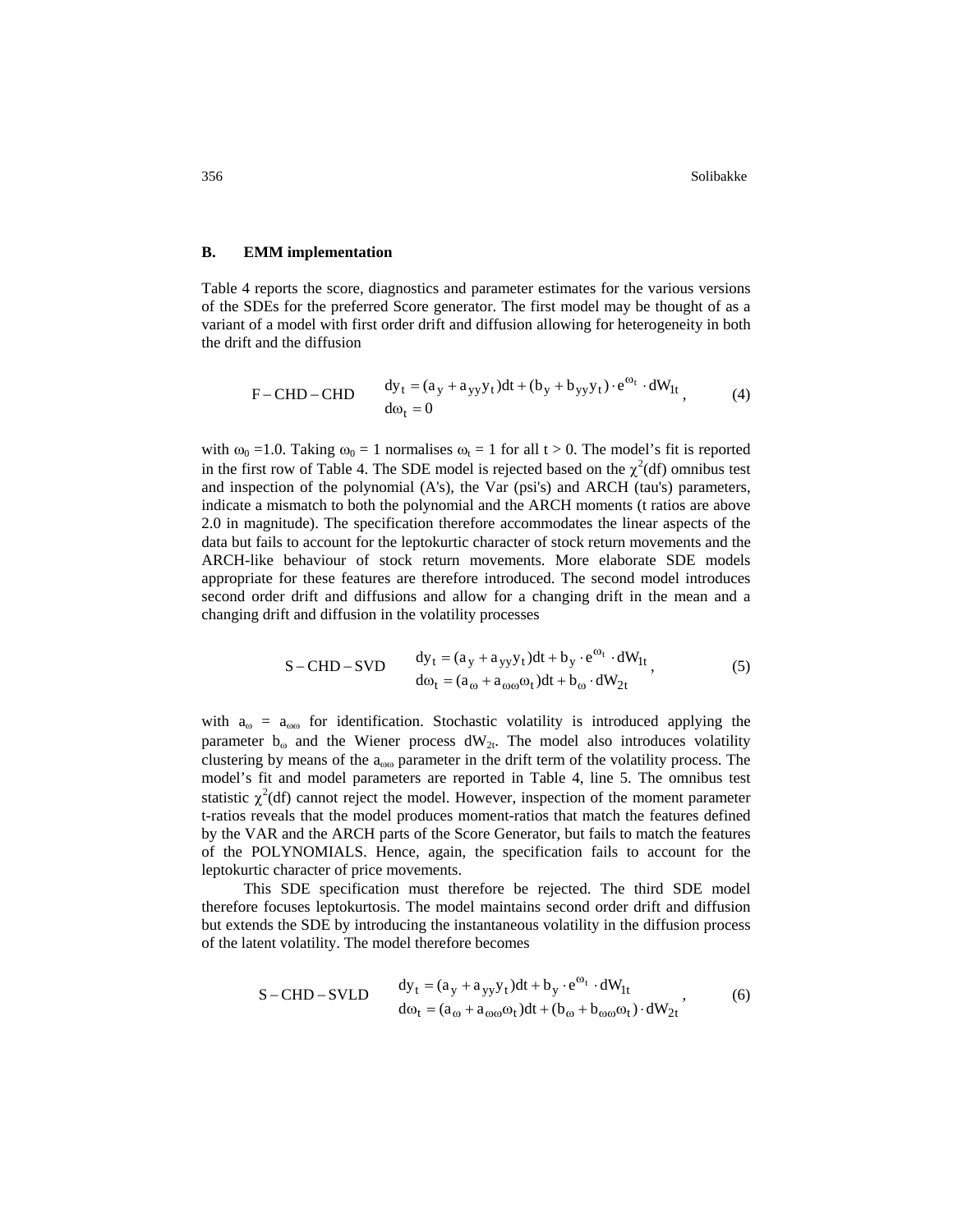This two factor stochastic volatility model's fit is reported in Table 4 line 9. The  $\chi^2(df)$ omnibus test statistic cannot reject the model. Moreover, applying a large number of simulations, the inspection of the A's, the psi's and the tau's parameters, suggest success (t ratios are well below 2 in magnitude). Finally, the fourth model includes an in-Mean specification allowing for volatility in the drift of the structural equation, modelling any form of risk compensation from volatility movements in the market. The model is

$$
\begin{pmatrix} S - CHD - SVLD \\ in - Mean \end{pmatrix} \begin{array}{l} dy_t = (a_y + a_{yy}y_t + a_{yo}\omega_t)dt + b_{1y} \cdot e^{\omega_t} \cdot dW_{1t} \\ d\omega_t = (a_{\omega} + a_{\omega\omega}\omega_t)dt + (b_{2\omega} + b_{2y}y_t) \cdot dW_{2t} \end{array}, \tag{7}
$$

This two-factor stochastic volatility model is reported in Table 4 line 13. The  $a_{\text{y0}}$ parameter for the in-Mean measurement is significant at 1%. Hence, risk compensation is present in the forward market.

| Table 4                                            |
|----------------------------------------------------|
| Stochastic differential equations:                 |
| Parameters, t-ratios and Wald confidence intervals |

| <b>SDE</b> Model | <b>Score</b>       | ay         | ayy                   | ayw            | aww          | by         | byy                  | bw         | bww         |
|------------------|--------------------|------------|-----------------------|----------------|--------------|------------|----------------------|------------|-------------|
| F-CHD-CHD        | 51.168             | 3.61384    | -496.84206            | ---            |              | 10.6152    | $-0.0778$            |            |             |
|                  | ${11.804}$         |            | ${0.2925}$ -{11.1843} | ---            |              | ${14.187}$ | $-$ {0.345}          |            |             |
|                  | 95% Lower -22.4596 |            | $-591.9720$           | ---            |              | 9.0545     | $-0.5849$            |            |             |
|                  | 95% Upper 30.8615  |            | $-415.2238$           |                |              | 12.3545    | 0.4459               |            |             |
| S-CHD-SVD        | 8.901              | 3.3553     | $-601.1014$           | ---            | $-10.2695$   | 13.4410    | $\frac{1}{2}$        | 2.0108     | ---         |
|                  | ${0.8380}$         | ${0.3285}$ | $-$ {10.6931}         | $-$            | $-{4.4938}$  | ${14.258}$ | $\cdots$             | ${10.310}$ |             |
|                  | 95% Lower          | 3.3450     | $-601.4467$           | $\sim$         | $-10.2955$   | 13.4351    | $\sim$               | 2.0101     |             |
|                  | 95% Upper          | 3.8192     | $-600.6337$           |                | $-10.2599$   | 13.4421    | $\overline{a}$       | 2.0314     |             |
| S-CHD-SVLD       | 8.4690             | 17.2191    | -579.9288             | $-$            | $-10.1522$   | 14.4871    | $\overline{a}$       | 2.3235     | $-0.4844$   |
|                  | ${1.097}$          | ${1.0889}$ | $-{15.9648}$          | ---            | $-$ {9.0734} | ${9.729}$  | $\sim$ $\sim$ $\sim$ | ${8.025}$  | $-{4.066}$  |
|                  | 95% Lower          | 17.1807    | -579.9799             | $\overline{a}$ | $-10.2433$   | 14.4817    | $\frac{1}{2}$        | 2.3223     | $-0.4845$   |
|                  | 95% Upper 17.2343  |            | -579.8232             | $\overline{a}$ | $-10.1459$   | 14.6368    | $\cdots$             | 2.3240     | $-0.4844$   |
| S-CHD-SVLD       | 6.6290             | 1.5155     | 550.0952              | 30.3331        | $-9.0841$    | 2.5032     | $\overline{a}$       | 6.1116     | $-3.4610$   |
| in-Mean          | ${0.930}$          | ${0.0695}$ | $-$ {8.7252}          | ${2.6434}$     | $-$ {0.8342} | ${12.150}$ | $--$                 | ${6.530}$  | $-$ {5.987} |
|                  | 95% Lower          | 1.2418     | $-550.7183$           | 29.7616        | $-9.1381$    | 12.5019    | $\sim$               | 5.9920     | $-3.4635$   |
|                  | 95% Upper          | 4.5547     | $-541.1356$           | 30.35227       | $-8.7354$    | 12.5093    | ---                  | 6.1146     | $-3.3787$   |

F-CHD-CHD = First order Conditional Heteroscedasticity drift and Conditional Heteroscedasticity Constant Volatility Diffusion; S-CHD-SVD = Second order Conditional Heteroscedasticity in the Drift and Stochastic Volatility Diffusion; S-CHD-SVLD = Second order Conditional Heteroscedasticity in the Drift and Stochastic Level Adjusted Volatility Diffusion; and S-CHD-SVLD-in-Mean = Second order Conditional Heteroscedasticity in Drift and Stochastic Level Adjusted Volatility Diffusion with in-Mean par. The *a*'s and *b*'s are parameters for the Stochastic differential equations (SDE), *y* is the mean process and ω is the volatility processes. The parameters  $a_{\text{ox}}$  and  $b_{\text{ox}}$  (volatility) are insignificant in all SDE models (not reported).  $dt =$ 1/6048; parameters are yearly numbers.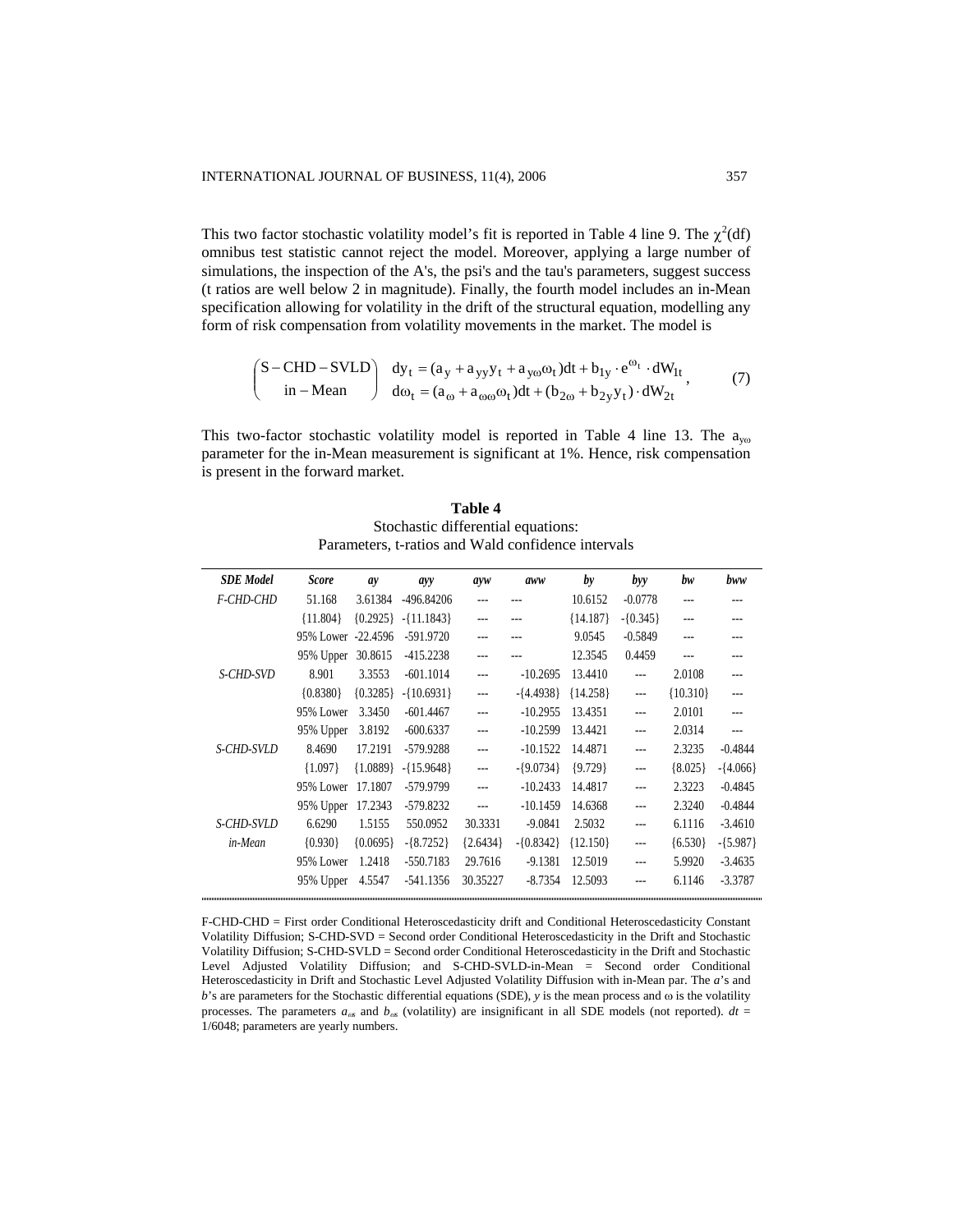358 Solibakke

# **C. Re-projections19**

Scatterplots  $(y_t - y_{t-1})$  against  $y_{t-1}$ ) for raw- as well as projected values, being aware of the different series lengths the preferred projected model, seems to capture the features of the raw data. The trend lines and the  $R^2$  statistics in these plots indicate a good match between the model-generated data and the raw data. Re-projected one-step ahead conditional volatilities seem to mimic the raw data characteristics. Shape characteristics of the re-projected transaction density are seen leptokurtic relative to the normal density mimicking the general characteristics from the projection phase. One-stepahead volatilities with unforeseen and foreseen shocks show similarities and interestingly, show that the effects from unforeseen shocks seem twice as high as foreseen shock effects. The projected and re-projected volatility profiles (future volatility) mimic each other closely. Multi step dynamics are considered by examining re-projected profile bundles. The similarities are strong, showing mean reversion in the mean and strong persistence in the conditional volatility (relatively long persistence).

Now we apply a backward process intending to infer the unobserved state vector from the observed process implied by the SDE model. The simulation results can be evaluated on the observed data series, but the unobservable volatility process cannot be evaluated. However, working with the simulation and the functional form of the conditional volatility distribution, functions of the volatility given the observed price change series  $\{y_\tau\}_{\tau=1}^t$  can be constructed and evaluated on the observed data. Due to filtering and a large data set, very general functions of  ${y<sub>τ</sub>}<sub>τ=1</sub><sup>t</sup>$  may be used. The identification procedure starts with estimation of a classic GARCH model on the simulated mean process  $(\hat{y}_t)$ . The GARCH model is convenient as it provides a representation for the one-step ahead conditional variance  $\sigma_t^2$  of  $\hat{y}_{t-1}$  given the simulated series. Running regressions of  $\hat{U}_t$  (latent volatility) on  $\sigma_t^2$ ,  $\hat{y}_t$  and  $|\hat{y}_t|$  and lags of these series with relative long lag lengths determined by OLS t-ratios, calibrates functions that give predicted values of  $\hat{U}_t$  given  $\{y_\tau\}_{\tau=1}^t$ . The estimated parameter values can be evaluated for the observed data series, giving re-projected values for the volatility at the data points. Figure 4 reports the raw returns (panel A) and the reprojected volatility (panel B) at the data points. Interestingly, Figure 4 shows that the turbulence in the spring of 1999 for example, is clearly manifested in the re-projected volatility process suggesting a temporary volatility increase. Moreover, the mean and the volatility plots together seem to suggest that the mean and the volatility are consistent over the whole time period.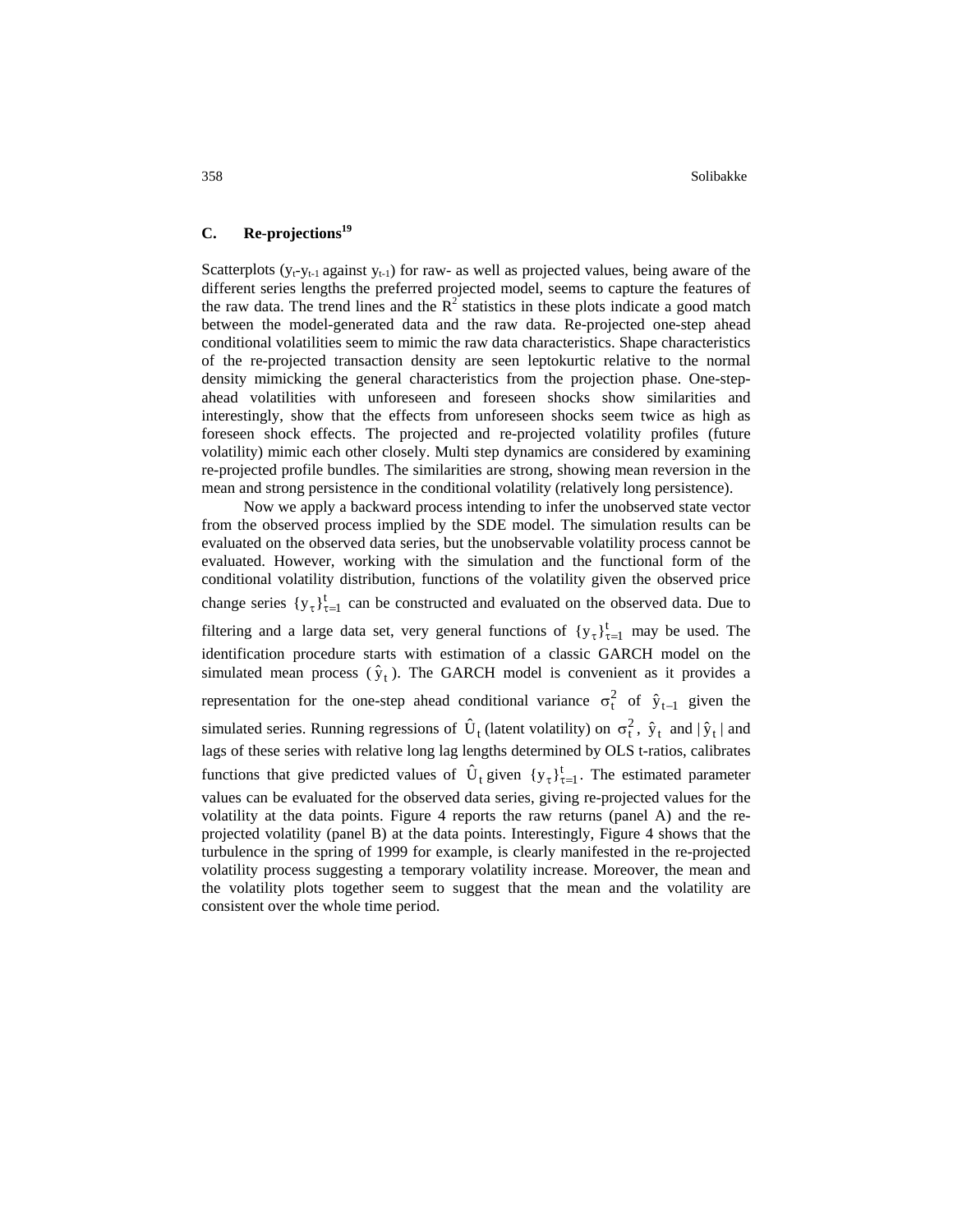

**Figure 4**  Raw data series and the re-projected volatility process



Panel B. Re-Projected Volatility Process

# **V. EMPIRICAL FINDINGS AND VOLATILITY PREDICTIONS FOR DERIVATIVE PRICING**

Figure 3 has reported projection characteristics of the preferred semi-parametric Score Generator, which is a detailed and effective descriptor of the commodity market's oneyear forward time series. The Scores show that the market exhibits characteristics that are in line with other equity, currency and commodity markets<sup>20</sup>. The series shows serial correlation, volatility clustering (possible GARCH) and a need for Hermite-Polynoms, controlling for leptokurtosis. The projections show symmetric volatility and positive skewness for the series suggesting higher positive than negative shock effects. In contrast to the conditional mean, which show mean reversion, persistence is found for the conditional volatility process.

The preferred SDE model is a two-factor model with a changing drift in the mean equation, stochastic volatility and in-Mean volatility adjustments. Figure 5 reports characteristics for a simulation of the simultaneously derived mean and volatility equations<sup>21</sup>, derived from the preferred stochastic model. For this model, the simulation series shows leptokurtosis in the mean but not in volatility, illustrated in panel A and B. Serial correlation seems present for both the mean and volatility. Serial correlation in the mean may stem partly form non-synchronous trading and in the volatility from volatility clustering. Panel C and D show the forward market series percentiles versus model percentiles (1%-99%) for the One-factor model and the preferred Two-factor stochastic volatility model, respectively. As expected the plots of the unconditional percentiles suggest that the One-factor model fail to capture the tail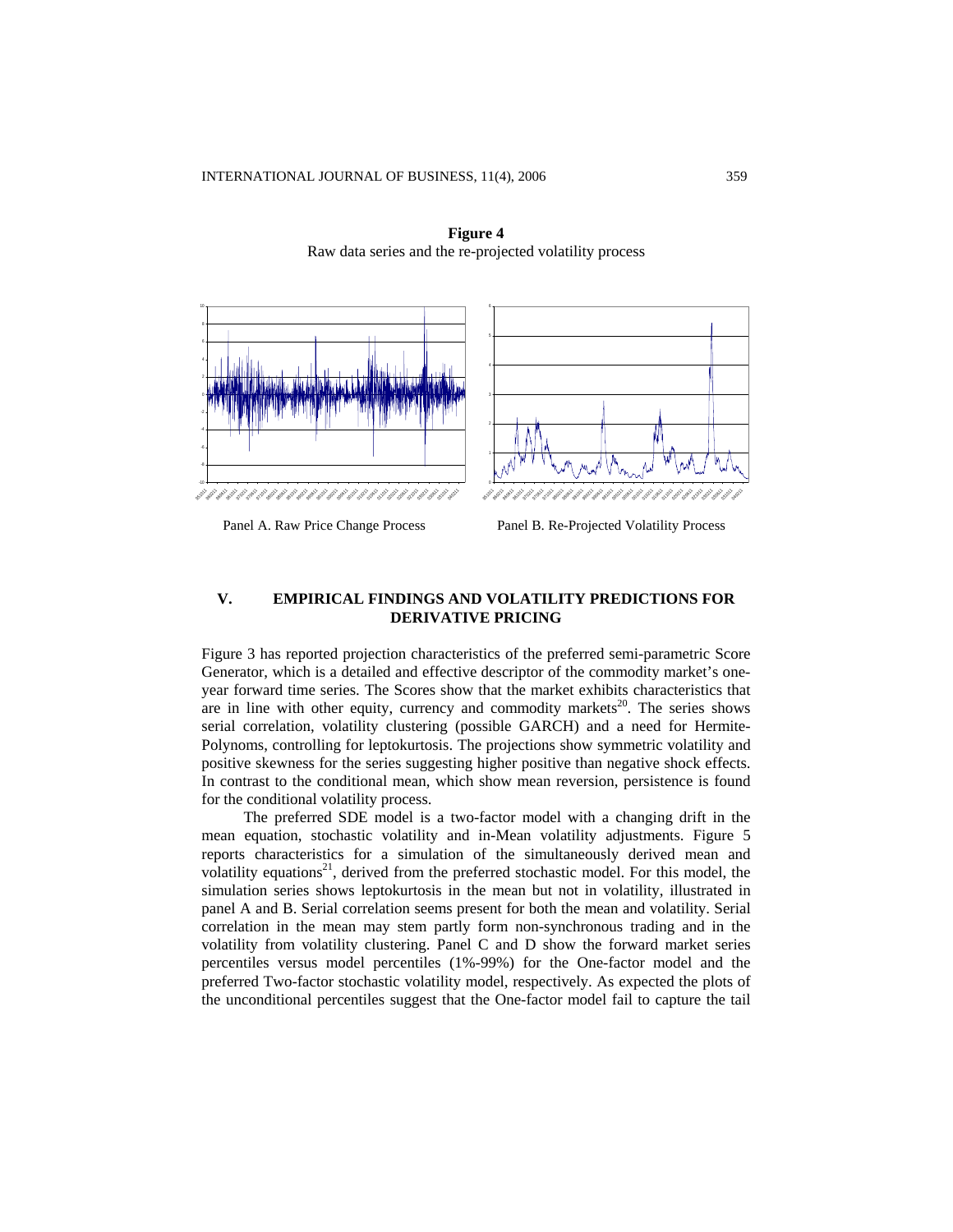properties of the data series. In contrast, the two-factor model seems to capture several more aspects of the raw data series.



**Figure 5**  Characteristics of the SDE simulations based on the preferred score model moments

The information in the mean equation can be outlined using the following SDE interpretations. The two-factor diffusion model suggests that the mean drift equation change with the mean level and not only with the time increment. The mean equation shows a positive drift and a negative mean reversion per unit time. Moreover, the drift seems to incorporate a risk component from the latent volatility process. The mean diffusion function as an exponential stochastic volatility process seems appropriate. Importantly, the  $b_w$  parameter is insignificant and the level of  $y_t$  does not influence the diffusion part of the equation. The mean therefore consists of (1) a constant and mean changing (predictable) factor, (2) an in-Mean effect compensating for risk and (3) a stochastic (unpredictable) instantaneous factor. The latent volatility process is a simple differential equation with a negative mean reversion and a loading factor associated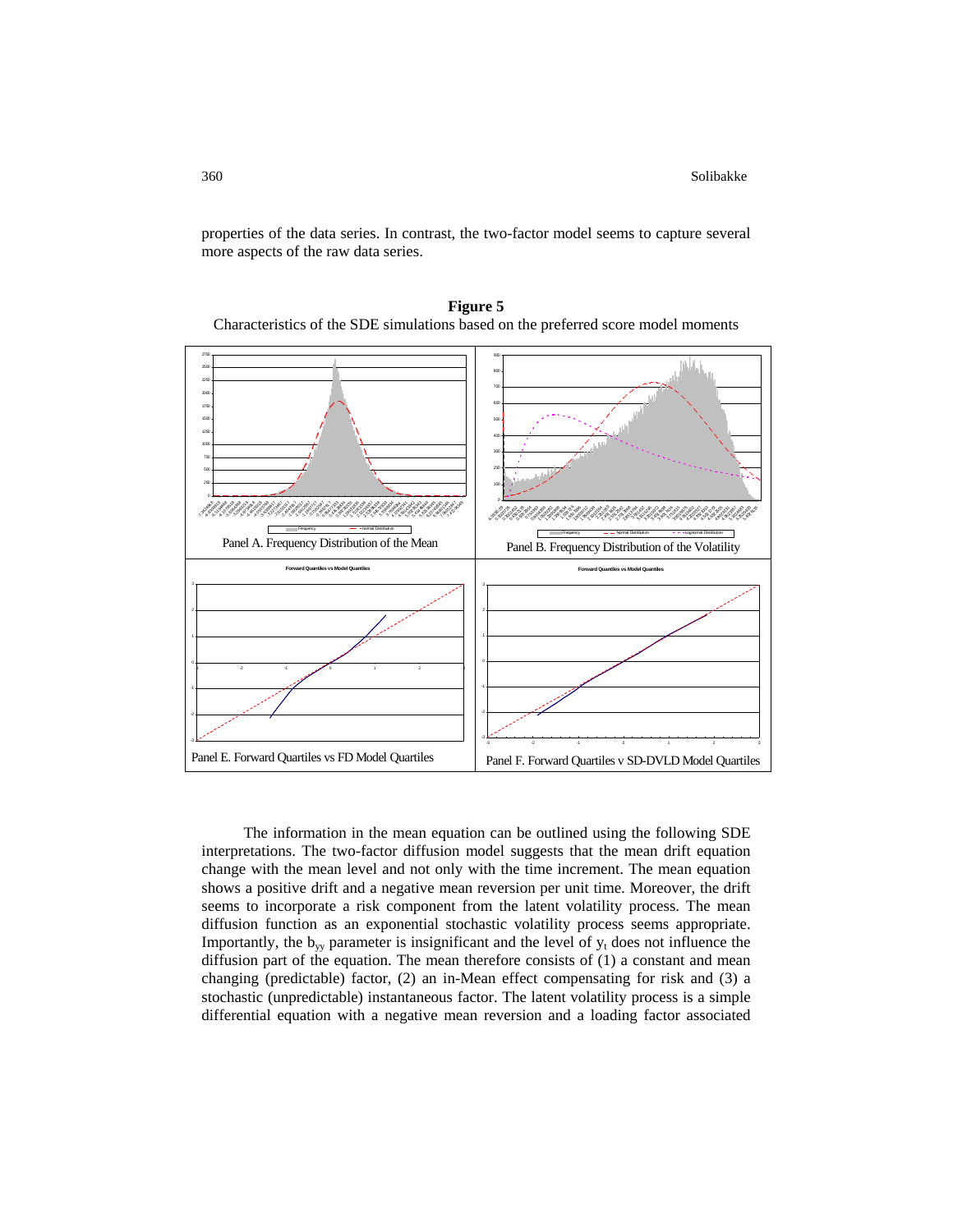with the drift for appropriate calibration. Both the drift and diffusions parts of the volatility equation are influenced by the level of the instantaneous volatility. The higher the instantaneous volatility the lower is the drift and the lower is the diffusion. The volatility equation includes no feedback from the mean series. Hence, the volatility consists of (1) a constant and changing (predictable) level factor and (2) a stochastic and a changing (unpredictable) instantaneous level factor.

Consequently, the price of a derivative of a forward/future may not be possible to determine, due to stochastic volatility. The reason is that there may not exist a selffinancing portfolio strategy involving forwards/futures and risk-less bonds applying a tracking portfolio approach perfectly replication the derivatives pay-off (the arbitrage argument). As this simple two-factor SDE model approach matches the full complexity of the forward electric-power market, the long simulation may give derivative prices for the forward market. In absence of hedging possibilities (perfect tracking) the only available methodology for perfect derivative pricing is simulation based methodologies that closely replicate market characteristics and dynamic equilibrium models. Moreover, the results of Broadie and Glasserman (1996) give the direct path wise estimates for the hedge parameters within a single simulation run (greeks). Consequently, the stochastic volatility results suggest that as for valuation of path dependent options, simulation may be considered as the best numerical method for derivative valuation<sup>22</sup>. Hence, any derivative can be priced using the preferred SDEspecifications and parameters together with simulation techniques in Mathematica® or any other programming tools $^{23}$ .

#### **VI. SUMMARIES AND CONCLUSIONS**

This investigation uses Efficient Methods of Moments estimation to estimate SDE parameters for the observed price changes and the unobserved and latent volatility, in continuous time for the forward Nordic electric power market. The results suggest success for a general and a simple two-equation and a two-factor stochastic differential equation (SDE) model that incorporates a changing drift, in-Mean effects and stochastic volatility for the structural equation and the incorporation of the instantaneous volatility level for the volatility equation. The preferred SDE model is a two-factor model with mean and volatility parameters reported in Table 4. As shown by Tauchen (1997) and Andersen and Lund (1997) a two-factor model is needed, as a single factor model cannot quite capture all the dynamics in this complex commodity market. Our methodology applies re-projection to report market characteristics and to extract a general formula for the latent volatility process from the original raw price change series applicable for volatility forecasting. As pricing formulas for derivatives incorporate functions of the parameters from the process driving the volatility of stock returns, the result may have practical relevance. For example, the above results suggest a need to replace  $\sigma$  with  $\int_{t}^{T} \sigma(s) \cdot ds$  over the derivative's life in the Black and Scholes  $(s) \cdot ds$ 

option pricing formula. Even more importantly, it may not be possible to determine a tracking portfolio and therefore a price of the option by arbitrage arguments.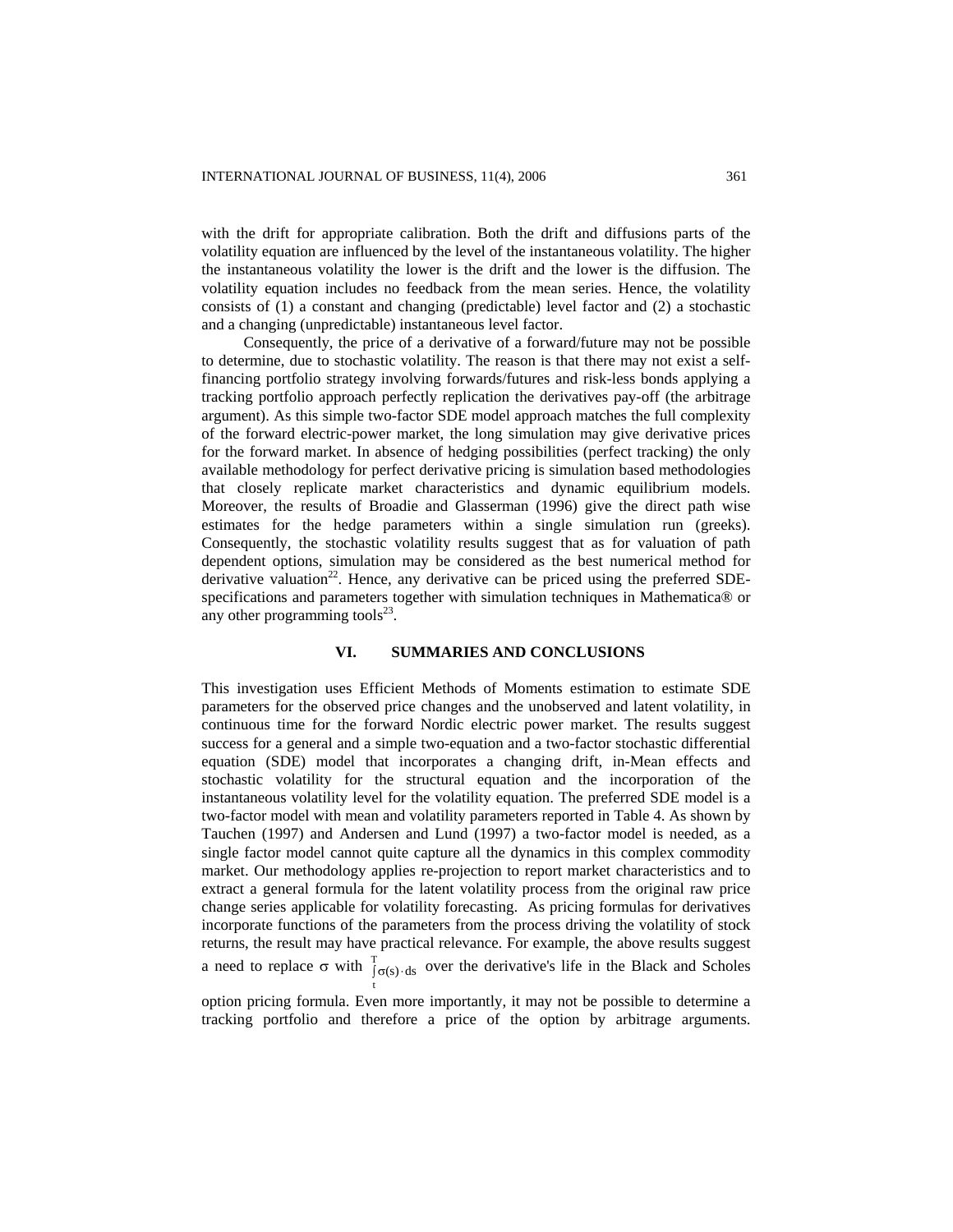Heuristically, because we now have two sources of uncertainty, the option is no longer "spanned" by a dynamic portfolio of stocks and bonds applying the tracking portfolio approach. Since Goldman, Sosin and Gatto (1979) show that the option to sell at the maximum is indeed spanned, we may apply the Cox-Ross method. However, it may be more difficult to verify spanning for more complex path-dependent derivatives. Hence, the results suggest that a simulation based stochastic volatility specification is a valid specification for the Nordic electric power market. The approach can be used for derivative valuation. Moreover, as the valuation of derivatives including path dependent derivatives, has become very important in the forward market, simulations incorporating stochastic volatility may be the most appropriate approach for derivative pricing.

### **ENDNOTES**

- 1. The leading energy exchange in Central Europe is Germany's energy exchange located in Leipzig.
- 2. "time interval" is a reference to for example dynamic synthetic option adjustments. Volatility changes may change the need for portfolio adjustments in for example applying portfolio insurance techniques.
- 3. Can thinly traded markets be well approximated by continuous time diffusion? In fact, as shown by Solibakke (2000) asset volatility seems to exist without relation to the mean process. That is, in an open market the diffusion seems to a continuous process only adjusting for the time increment. Sudden changes in volatility may require changes in asset and portfolio evaluation, changing the traders relevant "time interval".
- 4. With reference to the Binomial Distribution.
- 5. For method of moments see Duffie and Singleton, 1993 and Andersen and Sørensen, 1996; for bayesian methods see Jacquier, Polson and Rossi, 1994 and Geweke, 1994; for simulated likelihood see Danielson, 1994; for Kalman filtering methods see Harvey, Ruiz and Shephard, 1994 and Kim and Shephard, 1994.
- 6. Schwartz (1978)
- 7. If the auxiliary model encompasses the true data generating process, then quasimaximum likelihood estimates become sufficient statistics and EMM if fully efficient (Gallant and Tauchen, 1996).
- 8. See e.g. Brandt and Santa-Clara (1999), Durham and Gallant (2002), Elerian, Chib and Shephard (2001).
- 9. See e.g. Andersen and Lund (1997), Dai and Singleton (2001) for interest rate applications. See e.g. Lui (2000), Andersen, Benzoni and Lund (2001), Cherov, Gallant, Ghysels, and Tauchen (2001) for long memory and jumps. See Chung and Tauchen (2001) for target zone models of exchange rates. See Valderama (2001) for a macroeconomic analysis and see Nagypal (2001) for labour economic applications.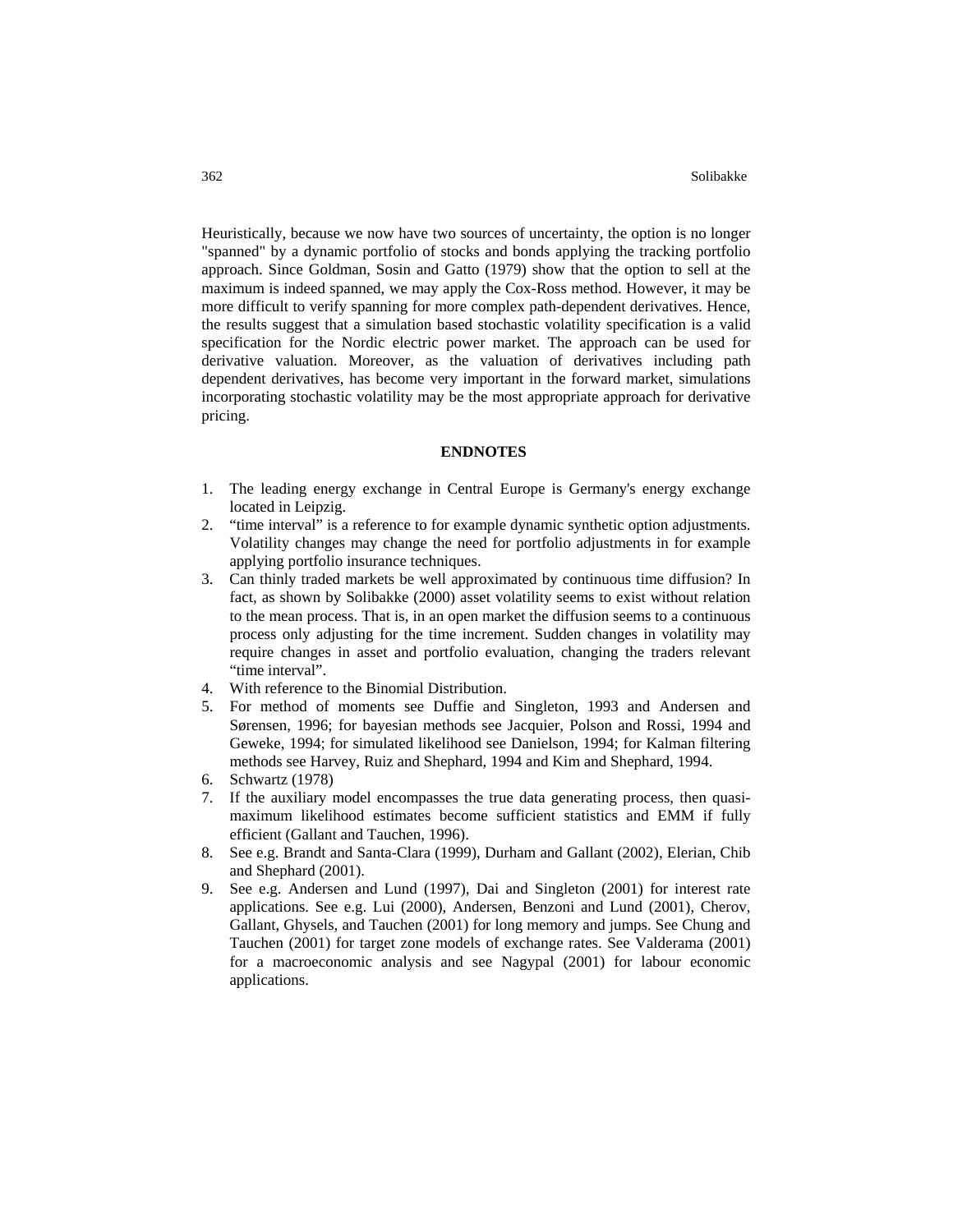- 10. Fortran version: [ftp.econ.duke.edu](ftp://ftp.econ.duke.edu/); OX-version: see van der Sluis (1997); Jeffrey Wang is directing a project for the inclusion of EMM in S-PLUS; Donald Erdman is directing a project for the inclusion of EMM in SAS.
- 11. Our work is strongly influenced by lectures at Norwegian School of Economics and Business Administration in June 1998 of Prof. Kenneth Singleton (1998), Stanford University and papers of Gallant and Tauchen (1997, 1998). All ideas behind Moment Estimation are discussed fully from both sources.
- 12. We should remark that one does not have to restrict attention to models where latent variables affect only volatility. They can affect the drift as well; see, for example Andersen and Lund (1997).
- 13. We assume that  $U_t$  and hence  $y_t$  is stationary and ergodic. We further assume that the stationary distribution of  $y_t$  is absolutely continuous. However, note that the SDE specifications from  $y_t$  will indicate ergodicity and stationary series.
- 14. Several methods for generating  $\hat{y}_{t=-L}^{N}$  are described in Gallant and Tauchen, (1997).
- 15. For a thorough description of efficiency of EMM relative to classical method of moments and maximum likelihood, see Gallant and Tauchen (2001).
- 16. BIC is the Bayes Information Criterion from Schwarz (1978).
- 17. AIC is the Akaike Information criterion (Akaike, 1969) and HQC is the Hannan Quality Criterion (Hannan, 1987).
- 18. The values of  $I_z$  and  $I_x$  are irrelevant as our data series is univariate.
- 19. Plots for projected versus re-projected characteristics are all available from author upon request.
- 20. Findings are serial correlation, volatility clustering and leptokurtosis.
- 21. Simultaneous derived equations mean data from a general-purpose simulation SDE subroutine. The applied routine produces a weak-2 approximate solution to an exact SDE solution (Kloeden and Platen, 1992) (one-term Ito-Taylor improvement on the elementary Euler Scheme).
- 22. Simulations of varying lengths are available from author upon request.
- 23. The t-ratios, serial correlation plots and the Mathematica® implementation for derivative pricing are all available from author upon request.

## **REFERENCES**

- Andersen, T. G., and J. Lund, 1997, "Estimating Continuous-time Stochastic Volatility Models of the Short Term Interest Rate," *Journal of Econometrics*.
- Andersen, T. G., L. Benzoni, and J. Lund, 2001, "Towards an Empirical Foundation for Continuous-time Equity Return Models," Manuscript, Kellogg Graduate School of Management, NU, Evanston, IL.
- Akaike, H., 1969, "Fitting Autoregressive Models for Prediction, Annals of the Institute of Statistical Mathematics 21, 243-247.
- Bansal, R., A. R. Gallant, R. Hussey, and G. Tauchen, 1993, "Computational Aspects of Nonparametric Simulation Estimation," in: David A. Belsey, ed., *Computational*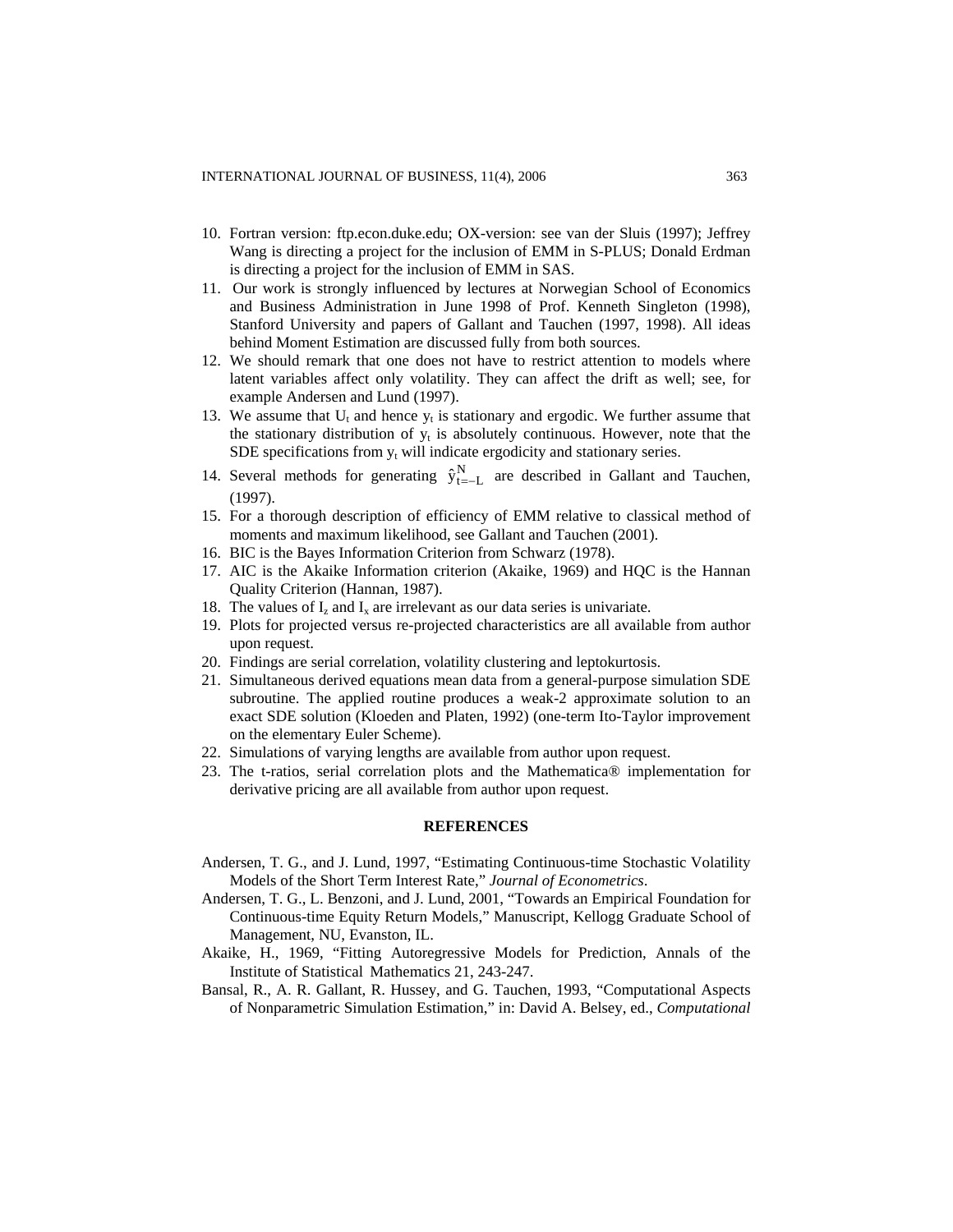*Techniques for Econometrics and Economic Analysis*, Kluwer Academic Publishers, Boston, MA, 3-22.

- Bansal, R., A. R. Gallant, R. Hussey, and G. Tauchen, 1995, "Nonparametric Estimation of Structural Models for High Frequency Currency Market Data," *Journal of Econometrics* 66, 251-287.
- Bollerslev, Tim, Ray Y. Chou and Kenneth F. Kroner, 1992, "ARCH Modeling in Finance: A Review of the Theory and Empirical Evidence," *Journal of Econometrics* 52, 5-59.
- Brandt, M.W., and P. Santa-Clara, 1999, "Simulated Likelihood Estimation of Multivariate Diffusions with an Application to Interest Rates and Exchange Rates with Stochastic Volatility," Manuscript, Anderson Graduate School of Management, University of California, Los Angeles.
- Broadie, M., and P. Glasserman, 1996, "Estimating Security Prices Using Simulation, *Management Science*, 42(2), pp. 269-285.
- Cherov, M., A.R. Gallant, E. Ghysels, and G. Tauchen, 2001, "Alternative Models for Stock Price Dynamics," Manuscript, Business School, Columbia University, New York.
- Chung, C.C., and G. Tauchen, 2001, "Testing Target Zone Models Using Efficient Method of Moments," *Journal of Business and Economic Statistics*.
- Clark, P. K., 1973, "A Subordinated Stochastic Process Model with Finite Variance for Speculative Prices," *Econometrica*, 41,135-156.
- Dai, Q., and K.J. Singleton, 2001, "Specification Analysis of Affine Term Structure Models," *Journal of Finance*.
- Danielsson, J., 1994, "Stochastic Volatility in Asset Prices: Estimation with Simulated Maximum Likelihood, *Journal of Econometrics* 61, 375-400.
- Duffie, D., and K. J. Singleton, 1993, "Simulated Moments Estimation of Markov Models of Asset Prices," *Econometrica* 61,929-952.
- Durham, G.B., and A.R. Gallant, 2002, "Numerical Techniques for Maximum Likelihood Estimation of Continuous Time Diffusion Processes," *Journal of Business and Economic Statistics*.
- Durbin, J., and S.J. Koopman, 2001, *Time Series Analysis by Stat Space Methods*, Oxford, Statistical Science.
- Elerian, O., S. Chib, and N. Shephard, 2001, "Likelihood Inference for Discretely Observed Nonlinear Diffusions," *Econometrica*.
- Engle, R. F., 1982, Autoregressive Conditional Heteroscedasticity with Estimates of the Variance of the U.K. Inflation," *Econometrica*, 50, 987-1007.
- Gallant A. R., and J. R. Long, 1997, "Estimating Stochastic Differential Equations Efficiently by Minimum Chi-square," Manuscript, University of North Carolina, Chapel Hill.
- Gallant, A.R., D. Hsieh, and G. Tauchen, 1997, "Estimation of Stochastic Volatility Models with Diagnostics," *Journal of Econometrics*.
- Gallant, A.R., and G. Tauchen, 1989, "Seminonparametric Estimation of Conditionally Constrained Heterogeneous Processes: Asset Pricing Applications," *Econometrica*, 57, pp. 1091-1120.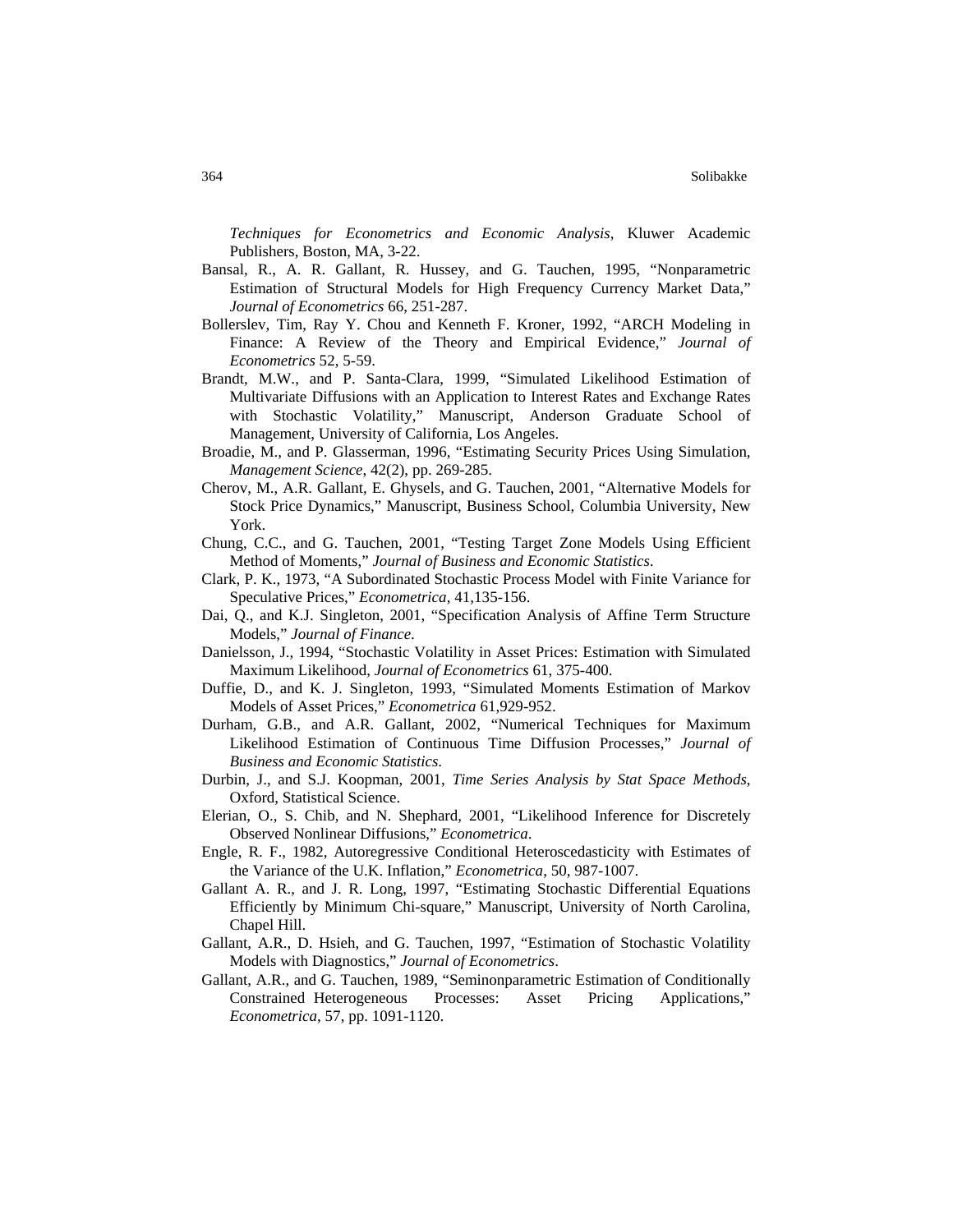- Gallant, A.R., and G. Tauchen, 1996, "Which Moments to Match," *Econometric Theory*, 12, 657-681.
- Gallant, A.R., and G. Tauchen, 1997, "Estimation of Continuous Time Models for Stock Returns and Interest Rates," *Macroeconomic Dynamics*.
- Gallant, A.R., and G. Tauchen, 1998, "Reprojecting Partially Observed Systems with Application to Interest Rate Diffusions," *Journal of the American Statistical Association*, 93 (441), pp. 10-24.
- Gallant, A.R., and G. Tauchen, 1999, "The Relative Efficiency of Methods of Moments Estimators," *Journal of Econometrics*, 92, pp. 149-172.
- Gallant, A.R., and G. Tauchen, 2001, "Efficient Method of Moments," Working Paper, University of North Carolina.
- Geweke, J., 1994. "Bayesian Comparison of Econometric Models," Manuscript Federal Reserve Bank, Minneapolis, MI.
- Gihman, I.I., and A.V. Skorohod, 1972, *Stochastic Differential Equations*, Berlin: Springer Verlag.
- Goldman, M.B., H.B. Sosin, and M.A. Gratto, 1979, "Path Dependent Options: "Buy at the Low and Sell at the High", *Journal of Finance*, 34(5), 1111-1161.
- Hannan, E.J., 1987, "Rational Transfer Function Approximations," *Statistical Science*  2,1029-1054
- Harvey, A.C., E. Ruiz, and N. Shephard, 1994, "Multivariate Stochastic Variance Models," *Review of Economic Studies* 61,129-158.
- Kloeden, P.E., and E. Platen, 1992, *Numerical Solution of Stochastic Differential Equations*, Berlin: Springer Verlag.
- Ljung, G.M., and G.E.P. Box, 1978, "On a Measure of Lack of Fit in Time Series Models," *Biometrika*, 66, pp. 67-72.
- Nagypal, E., 2001, "Learning-by-Doing versus Selection: Can We Tell Them Apart?," Manuscript, Department of Economics, Stanford University.
- Neftci, S.N., 1996, *An Introduction to the Mathematics of Financial Derivatives*, Academic Press.
- Ramsey, J.B., 1969, "Tests for Specification Errors in Classical Least Square Regression Analysis," *Journal of Royal Statistical Society*, 31, 350-371.
- Scheinkman, J.A., 1991, "Nonlinearities in Economic Dynamics," *Economic Journal*, 100 (Supp.), 33-48.
- Schwarz, G., 1978, "Estimating the Dimension of A Model," *Annals of Statistics* 6, 461-464.
- Shaw, William, 1999, *Modelling Financial Derivatives with Mathematica®*, Cambridge University Press.
- Singleton, K. J., 1998, "Lecture Notes on Econometric Analysis of Dynamic Asset Pricing Models," manuscript, (Graduate School of Business, Stanford University).
- Solibakke, P. B., 2000, "Stock Return Volatility in Thinly Traded Markets. An Empirical Analysis of Trading and Non-trading Processes for Individual Stocks in Thinly Traded Equity Markets," *Applied Financial Economics*,10(3), 299-310.
- Tauchen, G., 1995, "The Objective Function of Simulation Estimators Near the Boundary of the Stability Set," Manuscript, (Duke University, Durham, NC).